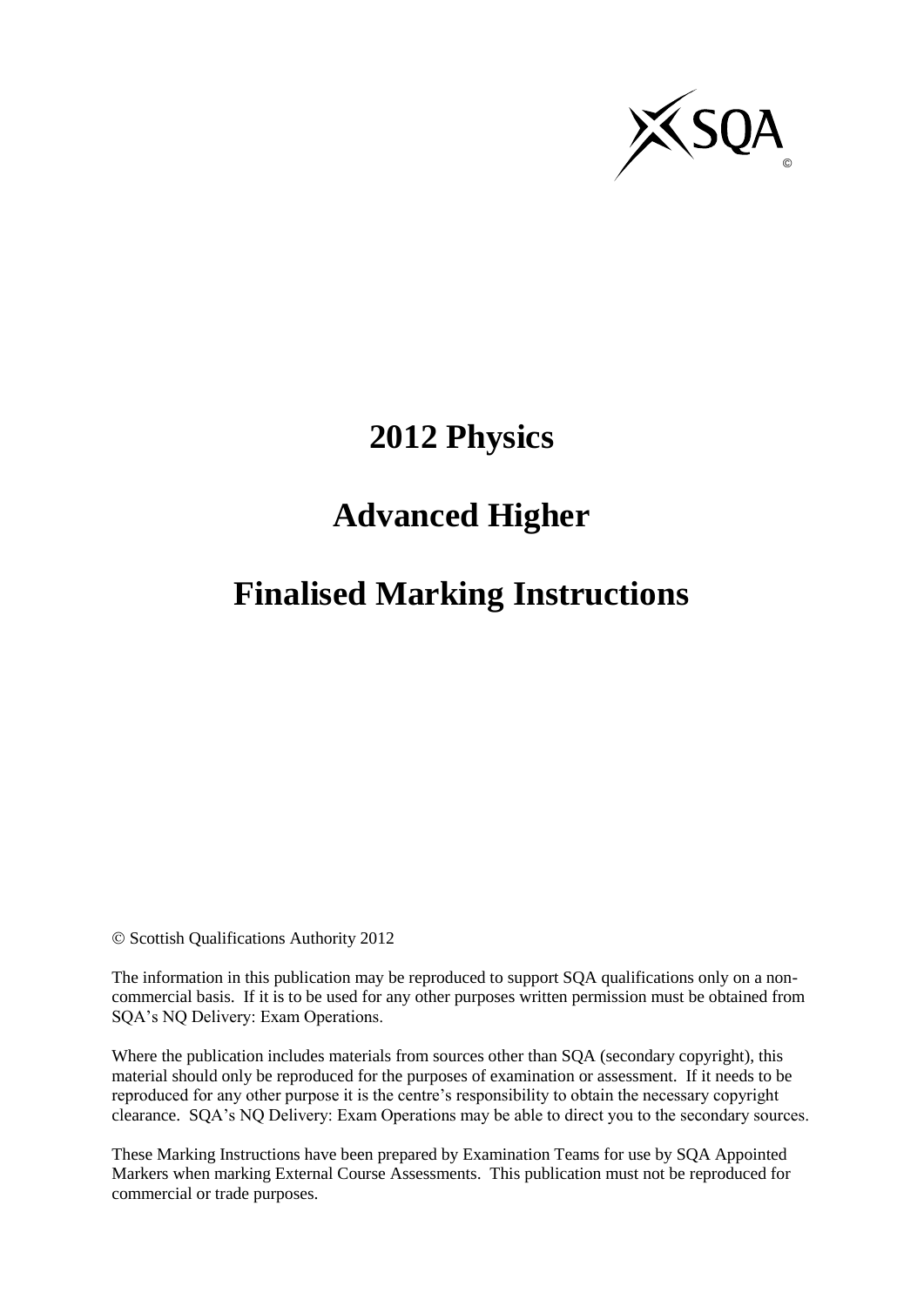## **Part One: General Marking Principles for Physics – Advanced Higher**

*This information is provided to help you understand the general principles you must apply when marking candidate responses to questions in this Paper. These principles must be read in conjunction with the specific Marking Instructions for each question.* 

**(a)** Marks for each candidate response must always be assigned in line with these general marking principles and the specific Marking Instructions for the relevant question. If a specific candidate response does not seem to be covered by either the principles or detailed Marking Instructions, and you are uncertain how to assess it, you must seek guidance from your Team Leader/Principal Assessor.

### 1. **Numerical Marking**

- (a) The fine divisions of marks shown in the marking scheme may be recorded within the body of the script beside the candidate's answer. If such marks are shown they must total to the mark in the inner margin.
- (b) The number recorded should always be the marks being awarded. The number out of which a mark is scored SHOULD NEVER BE SHOWN AS A DENOMINATOR. (½ mark will always mean one half mark and never 1 out of 2.)
- (c) Where square ruled paper is enclosed inside answer books it should be clearly indicated that this item has been considered. Marks awarded should be transferred to the script booklet inner margin and marked G.
- (d) The total for the paper should be rounded up to the nearest whole number.

## 2. **Other Marking Symbols which may be used**

| <b>TICK</b><br><b>SCORE THROUGH</b>     | Correct point as detailed in scheme, includes data entry.<br>Any part of answer which is wrong. (For a block of wrong<br>answer indicate zero marks.) |
|-----------------------------------------|-------------------------------------------------------------------------------------------------------------------------------------------------------|
| <b>INVERTED VEE</b><br><b>WAVY LINE</b> | Excess significant figures.<br>A point omitted which has led to a loss of marks.<br>Under an answer worth marks which is wrong only because           |
| ``G"                                    | a wrong answer has been carried forward from a previous<br>part.<br>Reference to a graph on separate paper. You MUST show a                           |
| $\lq X$ "<br>$\ast$                     | mark on the graph paper and the SAME mark on the script.<br><b>Wrong Physics</b><br>Wrong order of marks                                              |

**No other annotations are allowed on the scripts.**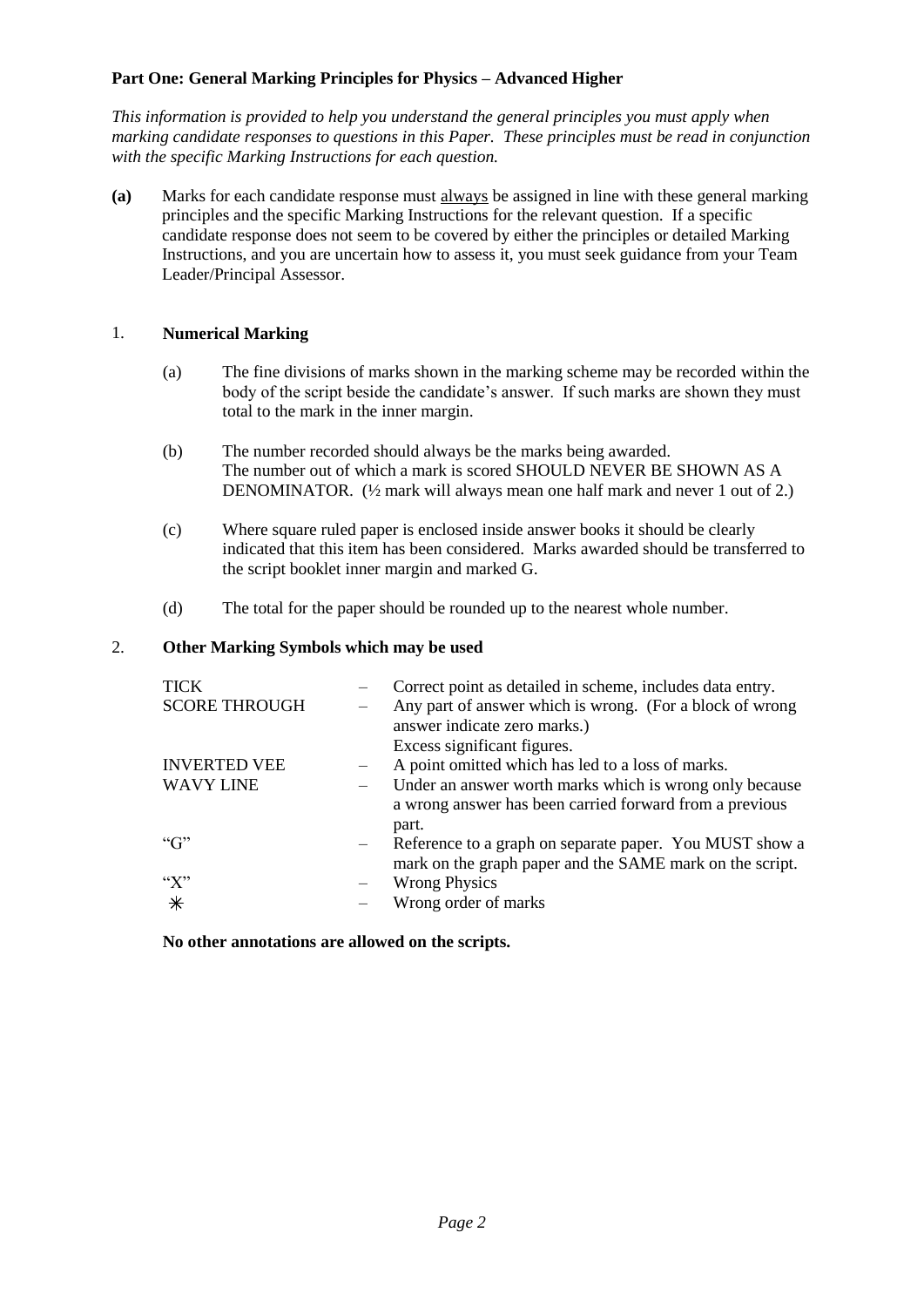## 3. **General Instructions (Refer to National Qualifications Marking Instructions Booklet)**

- (a) No marks are allowed for a description of the wrong experiment or one which would not work. Full marks should be given for information conveyed correctly by a sketch.
- (b) Surplus answers: where a number of reasons, examples etc are asked for and a candidate gives more than the required number then wrong answers may be treated as negative and cancel out part of the previous answer.
- (c) Full marks should be given for a correct answer to a numerical problem even if the steps are not shown explicitly. The part marks shown in the scheme are for use in marking partially correct answers.

#### **However, when the numerical answer is given or a derivation of a formula is required every step must be shown explicitly.**

- (d) Where 1 mark is shown for the final answer to a numerical problem ½ mark may be deducted for an incorrect unit.
- (e) Where a final answer to a numerical problem is given in the form  $3^{-6}$  instead of  $3 \times 10^{-6}$  then deduct  $\frac{1}{2}$  mark.
- (f) Deduct ½ mark if an answer is wrong because of an arithmetic slip.
- (g) No marks should be awarded in a part question after the application of a wrong physics principle (wrong formula, wrong substitution) **unless specifically allowed for in the marking scheme – eg marks can be awarded for data retrieval.**
- (h) In certain situations, a wrong answer to a part of a question can be carried forward within that part of the question. This would incur no further penalty provided that it is used correctly. Such situations are indicated by a horizontal dotted line in the marking instructions.

Wrong answers can always be carried forward to the next part of a question, over a solid line without penalty.

The exceptions to this are:

- where the numerical answer is given
- where the required equation is given.
- (i) ½ mark should be awarded for selecting a formula.
- (j) Where a triangle type "relationship" is written down and then not used or used incorrectly then any partial ½ mark for a formula should not be awarded.
- (k) In numerical calculations, if the correct answer is given then converted wrongly in the last line to another multiple/submultiple of the correct unit then deduct ½ mark.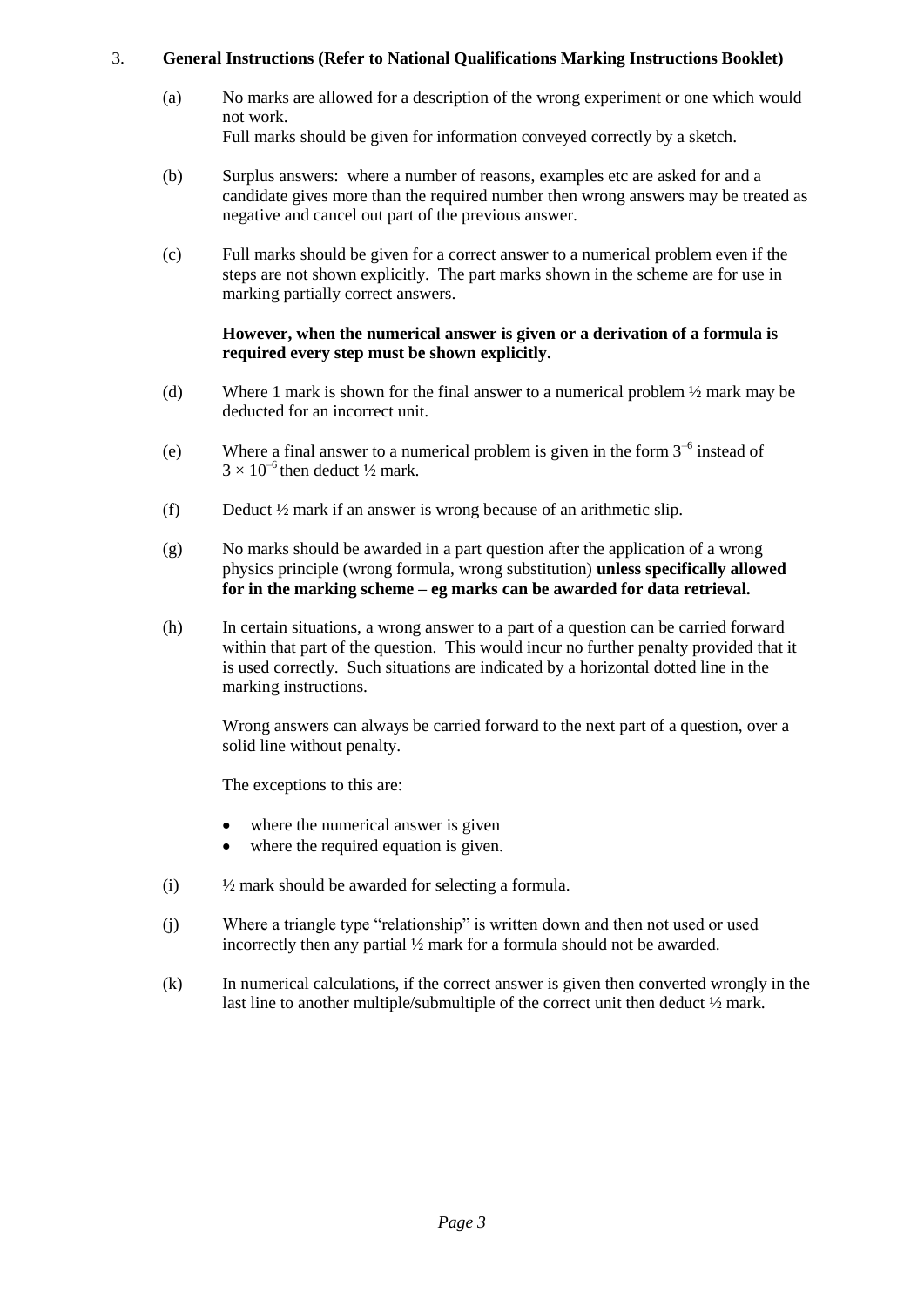| (1) | Significant figures.                                                                                                            |  |  |  |  |  |  |
|-----|---------------------------------------------------------------------------------------------------------------------------------|--|--|--|--|--|--|
|     | Data in question is given to 3 significant figures.                                                                             |  |  |  |  |  |  |
|     | Correct final answer is $8.16$ .                                                                                                |  |  |  |  |  |  |
|     | Final answer 8.2J or $8.158J$ or $8.1576J$ – No penalty.                                                                        |  |  |  |  |  |  |
|     | Final answer 8J or $8.15761J -$ Deduct $\frac{1}{2}$ mark.                                                                      |  |  |  |  |  |  |
|     | Candidates should be penalised for a final answer that includes:                                                                |  |  |  |  |  |  |
|     | • three or more figures too many                                                                                                |  |  |  |  |  |  |
|     | or                                                                                                                              |  |  |  |  |  |  |
|     | ie accept two higher and one lower.<br>two or more figures too few.<br>$\bullet$                                                |  |  |  |  |  |  |
|     | Max $\frac{1}{2}$ mark deduction per question.<br>Max $2\frac{1}{2}$ deduction from question paper.                             |  |  |  |  |  |  |
| (m) | <b>Squaring Error</b>                                                                                                           |  |  |  |  |  |  |
|     | $E_K = \frac{1}{2}mv^2 = \frac{1}{2} \times 4 \times 2^2 = 4J$ Award $1\frac{1}{2}$<br>Arith error                              |  |  |  |  |  |  |
|     | $E_k = \frac{1}{2}mv^2 = \frac{1}{2} \times 4 \times 2 = 4J$<br><b>Award</b> $\frac{1}{2}$ for formula. Incorrect substitution. |  |  |  |  |  |  |

The General Marking Instructions booklet should be brought to the markers' meeting.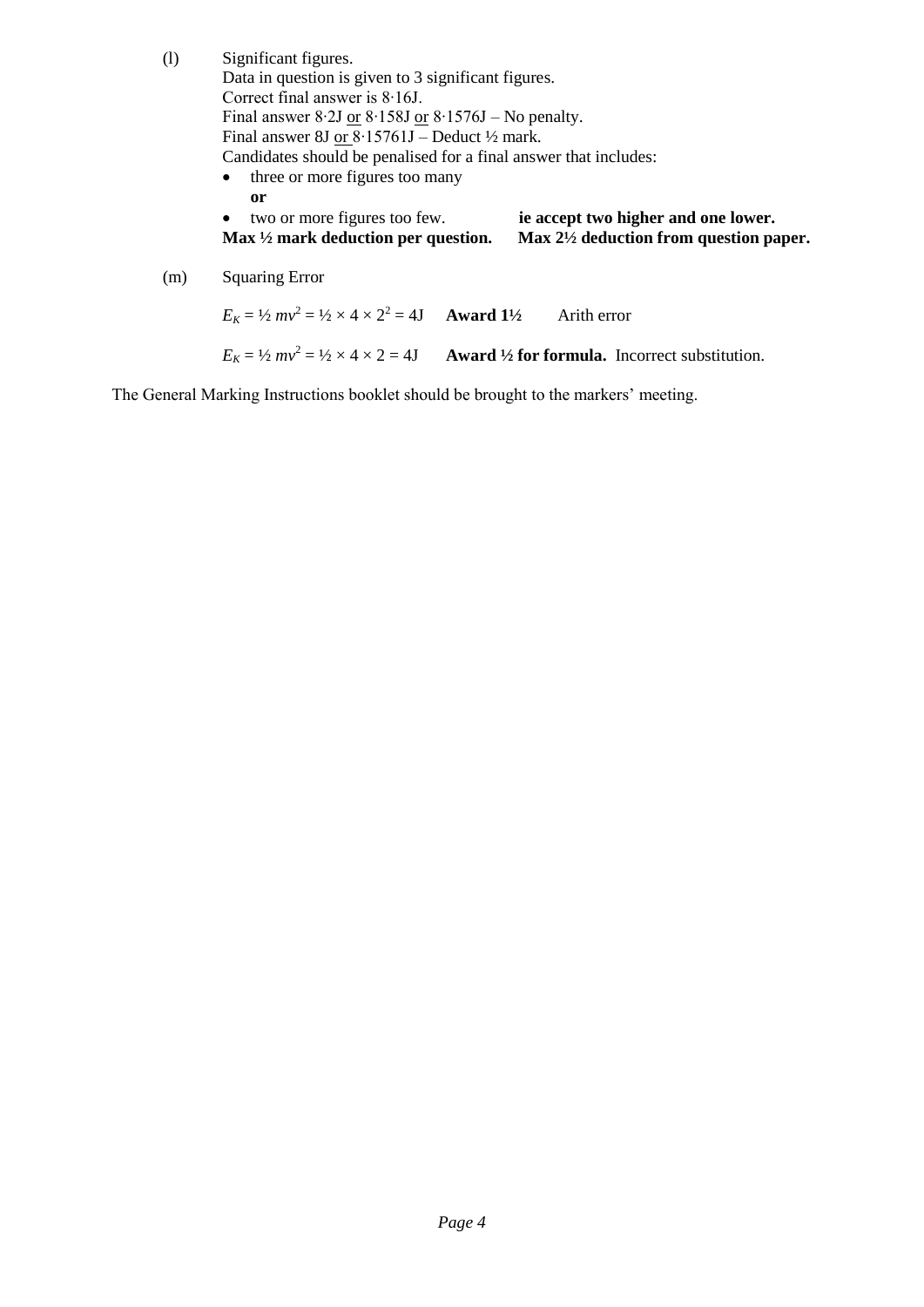## **Physics − Marking Issues**

The current in a resistor is 1∙5 amperes when the potential difference across it is 7∙5 volts. Calculate the resistance of the resistor.

| 1.<br>$V = IR$<br>$\binom{1}{2}$<br>$7.5 = 1.5R$<br>$\binom{1}{2}$<br>$R = 5.0\Omega$<br>(1)<br>2.<br>$5.0\Omega$<br>(2) Correct Answer<br>3.<br>5.0<br>$(1\frac{1}{2})$ Unit missing<br>$4\cdot 0\Omega$<br>(0) No evidence/Wrong Answer<br>4.<br>5.<br>$(0)$ No final answer<br>$\sqrt{2}$<br>$(1\frac{1}{2})$ Arithmetic error<br>6.<br>$R = \frac{V}{I} = \frac{7 \cdot 5}{1 \cdot 5} = 4 \cdot 0 \Omega$<br>7.<br>$(\frac{1}{2})$ Formula only<br>$R=\frac{V}{I}$ =4.0 $\Omega$ | <b>Ideal Answer</b> |
|--------------------------------------------------------------------------------------------------------------------------------------------------------------------------------------------------------------------------------------------------------------------------------------------------------------------------------------------------------------------------------------------------------------------------------------------------------------------------------------|---------------------|
|                                                                                                                                                                                                                                                                                                                                                                                                                                                                                      |                     |
|                                                                                                                                                                                                                                                                                                                                                                                                                                                                                      | GMI 1               |
|                                                                                                                                                                                                                                                                                                                                                                                                                                                                                      | GMI(2(a)            |
|                                                                                                                                                                                                                                                                                                                                                                                                                                                                                      | GMI 1               |
|                                                                                                                                                                                                                                                                                                                                                                                                                                                                                      | GMI 1               |
|                                                                                                                                                                                                                                                                                                                                                                                                                                                                                      | GMI 7               |
|                                                                                                                                                                                                                                                                                                                                                                                                                                                                                      | GMI 4 and 1         |
| 8.<br>$(\frac{1}{2})$ Formula only<br>$R=\frac{V}{I}=\_\_\_$                                                                                                                                                                                                                                                                                                                                                                                                                         | GMI 4 and 1         |
| 9.<br>$(1)$ Formula + subs/No final answer<br>$R = \frac{V}{I} = \frac{7.5}{1.5} = \_$                                                                                                                                                                                                                                                                                                                                                                                               | GMI 4 and 1         |
| 10.<br>$(1)$ Formula + substitution<br>$R=\frac{V}{I}=\frac{7.5}{1.5}=4.0$                                                                                                                                                                                                                                                                                                                                                                                                           | GMI $2(a)$ and 7    |
| $(\frac{1}{2})$ Formula but wrong substitution<br>11.<br>$R=\frac{V}{I}=\frac{1.5}{7.5}=5.0 \Omega$                                                                                                                                                                                                                                                                                                                                                                                  | GMI 5               |
| 12.<br>$(\frac{1}{2})$ Formula but wrong substitution<br>$R = \frac{V}{I} = \frac{75}{1.5} = 5.0 \Omega$                                                                                                                                                                                                                                                                                                                                                                             | GMI <sub>5</sub>    |
| 13.<br>(0) Wrong formula<br>$R = \frac{I}{V} = \frac{7 \cdot 5}{1 \cdot 5} = 5 \cdot 0 \Omega$                                                                                                                                                                                                                                                                                                                                                                                       | GMI 5               |
| 14.<br>$(1\frac{1}{2})$ Arithmetic error<br>$V=IR$ 7.5=1.5 $\times R$<br>$R=0.2 \Omega$                                                                                                                                                                                                                                                                                                                                                                                              | GMI <sub>7</sub>    |
| 15.<br>$V = IR$<br>$(\frac{1}{2})$ Formula only<br>$R = \frac{I}{V} = \frac{1.5}{7.5} = 0.2 \Omega$                                                                                                                                                                                                                                                                                                                                                                                  |                     |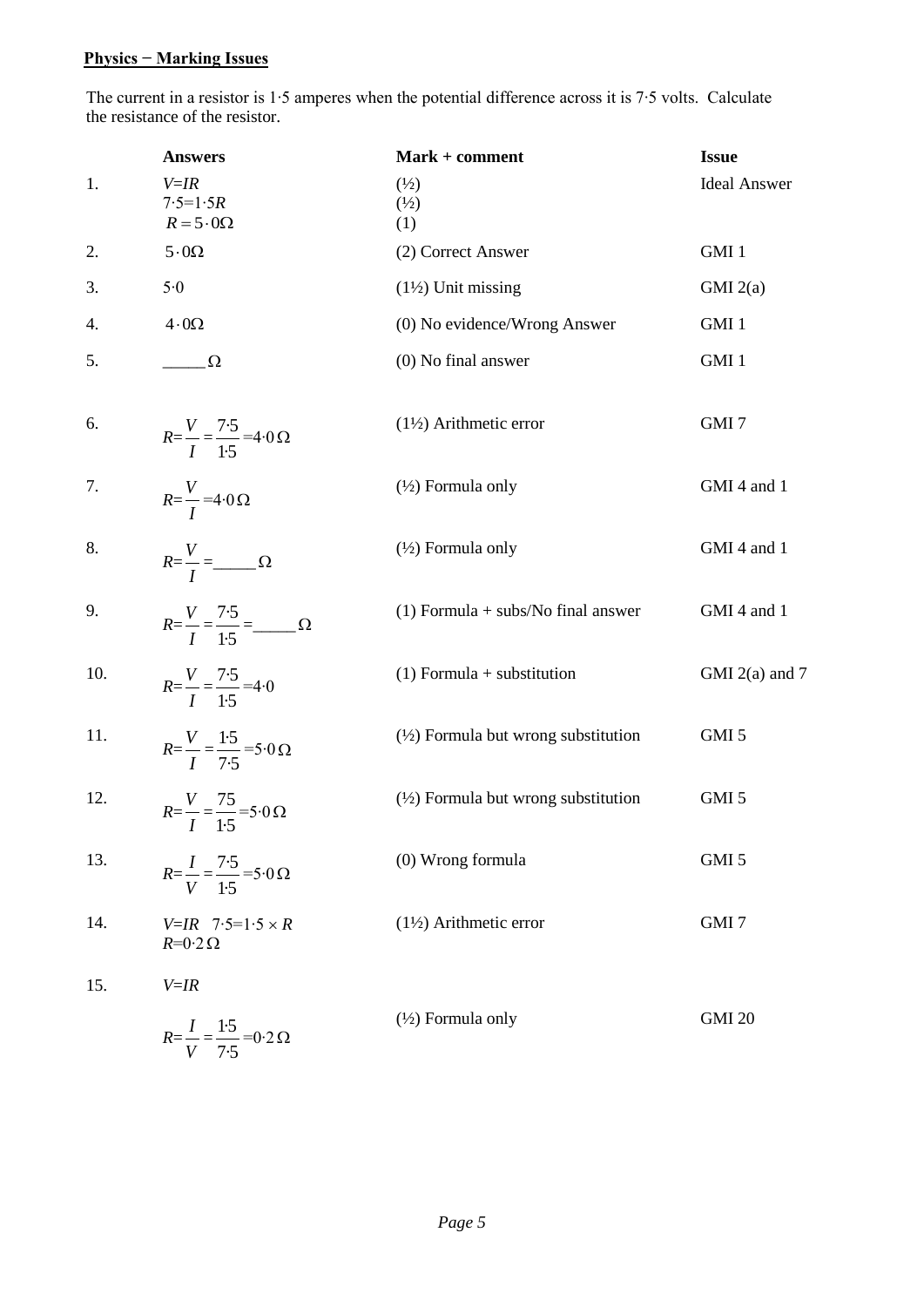## **Data Sheet**

# **Common Physical Quantities**

| Quantity              | Symbol                      | Value                                                          | Quantity          | Symbol           | Value                                   |
|-----------------------|-----------------------------|----------------------------------------------------------------|-------------------|------------------|-----------------------------------------|
| Gravitational         |                             |                                                                |                   |                  |                                         |
| acceleration on Earth | g                           | $9.8 \text{ ms}^{-2}$                                          | Mass of electron  | $m_e$            | $9.11 \times 10^{-31}$ kg               |
| Radius of Earth       | $R_E$                       | $6.4 \times 10^{6}$ m                                          | Charge on         | $\boldsymbol{e}$ | $-1.60 \times 10^{-19}$ C               |
|                       |                             |                                                                | electron          |                  |                                         |
| Mass of Earth         | $M_E$                       | $6.0 \times 10^{24}$ kg                                        | Mass of neutron   | $m_n$            | $1.675 \times 10^{-27}$ kg              |
| Mass of Moon          | $M_M$                       | $7.3 \times 10^{22}$ kg                                        | Mass of proton    | $m_{p}$          | $1.673 \times 10^{-27}$ kg              |
| Radius of Moon        | $R_M$                       | $1.7 \times 10^{6}$ m                                          | Mass of alpha     |                  |                                         |
|                       |                             |                                                                | particle          | $m_{\infty}$     | $6.645 \times 10^{-27}$ kg              |
| Mean Radius of Moon   |                             |                                                                | Charge on alpha   |                  |                                         |
| Orbit                 |                             | $3.84 \times 10^8$ m                                           | particle          |                  | $3.20 \times 10^{-19}$ C                |
| Universal constant of |                             |                                                                |                   |                  |                                         |
| gravitation           | $\boldsymbol{G}$            | $6.67 \times 10^{-11} \text{m}^3 \text{kg}^{-1} \text{s}^{-2}$ | Planck's constant | $\boldsymbol{h}$ | $6.63 \times 10^{-34}$ Js               |
| Speed of light in     |                             |                                                                | Permittivity of   |                  |                                         |
| vacuum                | $\mathcal{C}_{\mathcal{C}}$ | $3.0 \times 10^8$ ms <sup>-1</sup>                             | free space        | $\varepsilon_0$  | $8.85 \times 10^{-12}$ Fm <sup>-1</sup> |
| Speed of sound in air | $\mathcal{V}$               | $3.4 \times 10^{2}$ ms <sup>-1</sup>                           | Permeability of   |                  |                                         |
|                       |                             |                                                                | free space        | $\mu_0$          | $4\pi \times 10^{-7}$ Hm <sup>-1</sup>  |

### **Refractive Indices**

The refractive indices refer to sodium light of wavelength 589 nm and to substances at a temperature of 273 K.

| Substance | Refractive index | Substance          | Refractive index |
|-----------|------------------|--------------------|------------------|
| Diamond   | 2.42             | Glycerol           | 1.47             |
| Glass     | 1.51             | Water              | 1.33             |
| Ice       | 1.31             | Air                | $1-00$           |
| Perspex   | 1.49             | Magnesium Fluoride | 1.38             |
|           |                  |                    |                  |

## **Spectral Lines**

| Element  | Wavelength/nm | Colour                     | Element        | Wavelength/nm | Colour          |
|----------|---------------|----------------------------|----------------|---------------|-----------------|
|          |               |                            |                |               |                 |
| Hydrogen | 656           | Red                        | Cadmium        | 644           | Red             |
|          | 486           | Blue-green                 |                | 509           | Green           |
|          | 434           | Blue-violet                |                | 480           | Blue            |
|          | 410           | Violet                     |                | Lasers        |                 |
|          | 397<br>389    | Ultraviolet<br>Ultraviolet | Element        | Wavelength/nm | Colour          |
| Sodium   | 589           | Yellow                     | Carbon dioxide | 9550<br>10590 | <b>Infrared</b> |
|          |               |                            | Helium-neon    | 633           | Red             |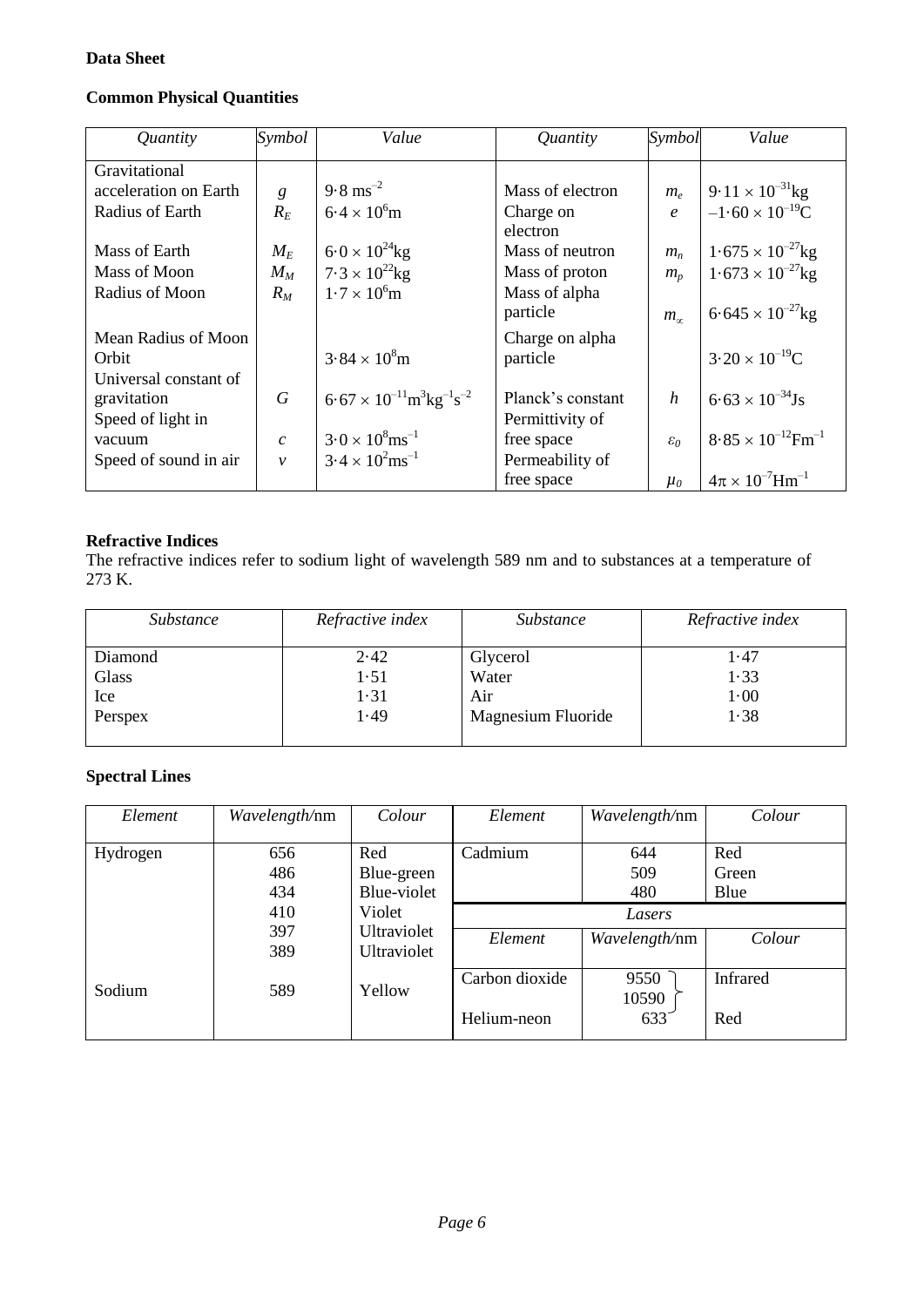# **Properties of selected Materials**

| <i>Substance</i> | Density/              | Melting | <b>Boiling</b> | Specific Heat        | Specific Latent       | <i>Specific</i>      |
|------------------|-----------------------|---------|----------------|----------------------|-----------------------|----------------------|
|                  | $kg \, \text{m}^{-3}$ | Point/K | Point/K        | Capacity/            | Heat of               | latent Heat of       |
|                  |                       |         |                | $Jkg^{-1} K^{-1}$    | $Fusion/$ J $kg^{-1}$ | Vaporisation/        |
|                  |                       |         |                |                      |                       | $Jkg^{-1}$           |
| Aluminium        | $2.70 \times 10^{3}$  | 933     | 2623           | $9.02 \times 10^{2}$ | $3.95 \times 10^{5}$  |                      |
| Copper           | $8.96 \times 10^{3}$  | 1357    | 2853           | $3.86 \times 10^{2}$ | $2.05 \times 10^{5}$  | .                    |
| Glass            | $2.60 \times 10^3$    | 1400    | .              | $6.70 \times 10^{2}$ |                       |                      |
| Ice              | $9.20 \times 10^{2}$  | 273     | .              | $2.10 \times 10^{3}$ | $3.34 \times 10^{5}$  |                      |
| Gylcerol         | $1.26 \times 10^3$    | 291     | 563            | $2.43 \times 10^{3}$ | $1.81 \times 10^{5}$  | $8.30 \times 10^{5}$ |
| Methanol         | $7.91 \times 10^{2}$  | 175     | 338            | $2.52 \times 10^3$   | $9.9 \times 10^{4}$   | $1.12 \times 10^{6}$ |
| Sea Water        | $1.02 \times 10^{3}$  | 264     | 377            | $3.93 \times 10^{3}$ |                       |                      |
| Water            | $1.00 \times 10^3$    | 273     | 373            | $4.19 \times 10^{3}$ | $3.34 \times 10^{5}$  | $2.26 \times 10^{6}$ |
| Air              | 1.29                  | .       | .              |                      | $\cdots$              |                      |
| Hydrogen         | $9.0 \times 10^{-2}$  | 14      | 20             | $1.43 \times 10^{4}$ |                       | $4.50 \times 10^{5}$ |
| Nitrogen         | 1.25                  | 63      | 77             | $1.04 \times 10^{3}$ | .                     | $2.00 \times 10^5$   |
| Oxygen           | 1.43                  | 55      | 90             | $9.18 \times 10^{2}$ | .                     | $2.40 \times 10^5$   |

The gas densities refer to a temperature of 273 K and pressure of  $1.01 \times 10^5$  Pa.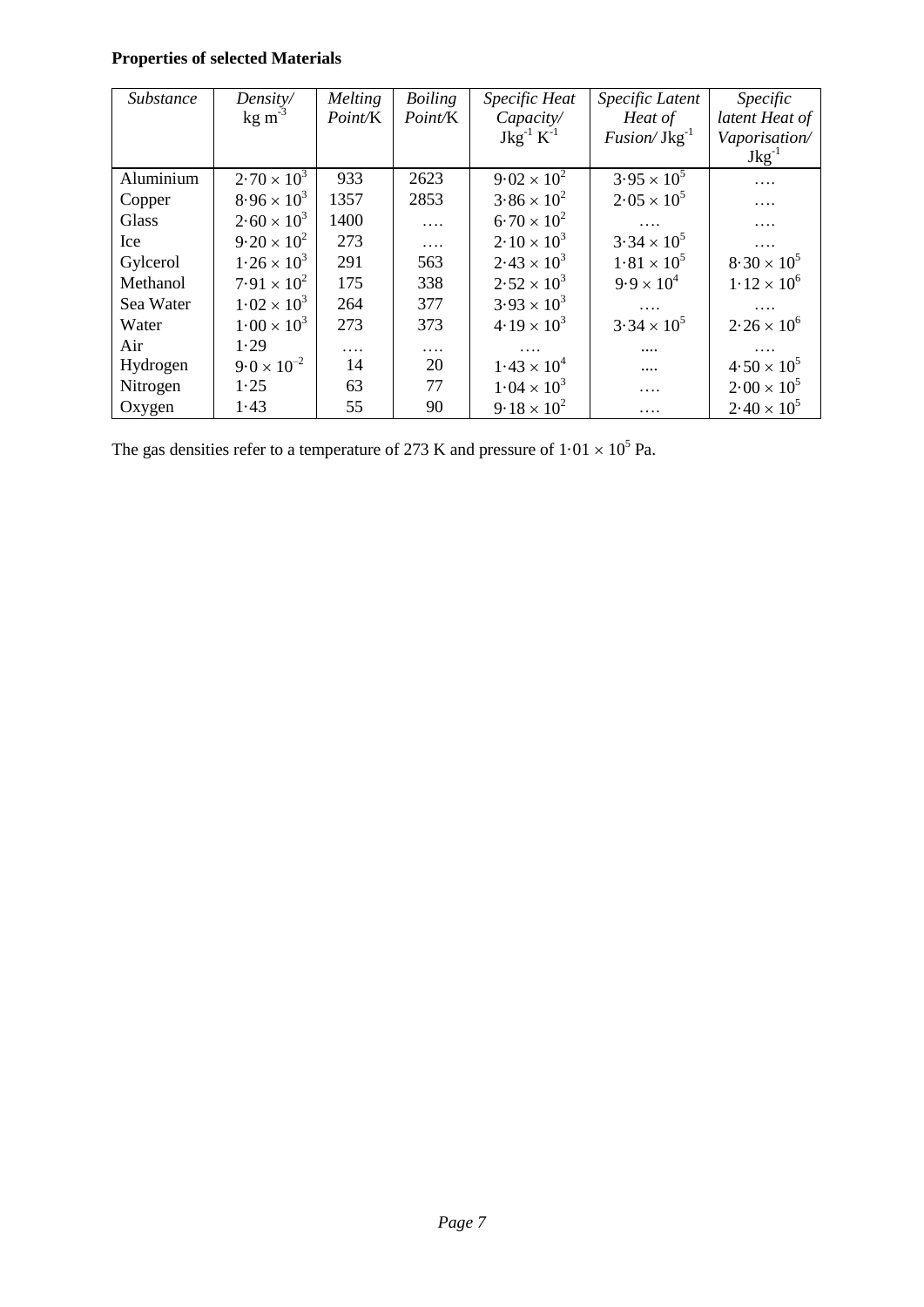## **Part Two: Marking Instructions for each Question**

# **Section A**

|              | <b>Question</b> |              | <b>Expected Answer/s</b>                                                                                                                  |                 | <b>Max</b><br><b>Mark</b> | <b>Additional Guidance</b>                                                                                                                                                                                                                                                                                                                               |
|--------------|-----------------|--------------|-------------------------------------------------------------------------------------------------------------------------------------------|-----------------|---------------------------|----------------------------------------------------------------------------------------------------------------------------------------------------------------------------------------------------------------------------------------------------------------------------------------------------------------------------------------------------------|
| $\mathbf{1}$ |                 | $a \mid i$   | $m = \frac{m_0}{\sqrt{1 - \frac{v^2}{c^2}}}$                                                                                              | $\binom{1}{2}$  | $\boldsymbol{2}$          | Look out for correctly calculating<br>m.<br>m= $1.8\times9.11\times10^{-31}$ = $1.64\times10^{-30}$ kg                                                                                                                                                                                                                                                   |
|              |                 |              | .<br>$1.8 = \frac{1}{\sqrt{1 - \frac{v^2}{(3 \times 10^8)^2}}}$                                                                           | $(\frac{1}{2})$ |                           |                                                                                                                                                                                                                                                                                                                                                          |
|              |                 |              | $v = 2.5 \times 10^8$ ms <sup>-1</sup>                                                                                                    | (1)             |                           |                                                                                                                                                                                                                                                                                                                                                          |
| $\mathbf{1}$ |                 | $a$ ii       | $E = mc^2$                                                                                                                                | $\binom{1}{2}$  | $\boldsymbol{2}$          | Must have correct mass                                                                                                                                                                                                                                                                                                                                   |
|              |                 |              | $E = 1.8 \times 9.11 \times 10^{-31} \times (3.0 \times 10^8)^2$                                                                          | $\binom{1}{2}$  |                           |                                                                                                                                                                                                                                                                                                                                                          |
|              |                 |              | $E = 1.5 \times 10^{-13}$ J                                                                                                               | (1)             |                           |                                                                                                                                                                                                                                                                                                                                                          |
| 1            | a               | iii          | Weak (force)                                                                                                                              | (1)             | $\mathbf{1}$              |                                                                                                                                                                                                                                                                                                                                                          |
| 1            | $\mathbf b$     | $\mathbf{i}$ | <b>Electron Diffraction</b><br>Interference<br>Fire electrons through crystals<br>Thomson-Reid Experiment                                 | (1)             | $\mathbf{1}$              | Young's/ Double Slit (1)<br>Bending $(0)$<br>If explanation contradicts the<br>example then $WP(0)$<br>Defraction (0)                                                                                                                                                                                                                                    |
| $\mathbf{1}$ | $\mathbf b$     | ii           | <b>Compton Effect</b><br>Photoelectric effect<br>e/m experiment<br>electrons deflected in a deflection tube<br>electron's back scattering | (1)             | $\mathbf{1}$              | Electrons repel (1)<br>Any indication of Force due to<br>electrostatic effects (1)<br>Electrons can be accelerated (1)<br>Electrons have mass/charge /<br>momentum $(0)$<br>Nuclear Fission (0)<br>If explanation contradicts the<br>example then $WP(0)$<br>Milikan's oil drop (0)<br>Rutherford's expt (0)<br>Defract $(0)$<br>Must describe an effect |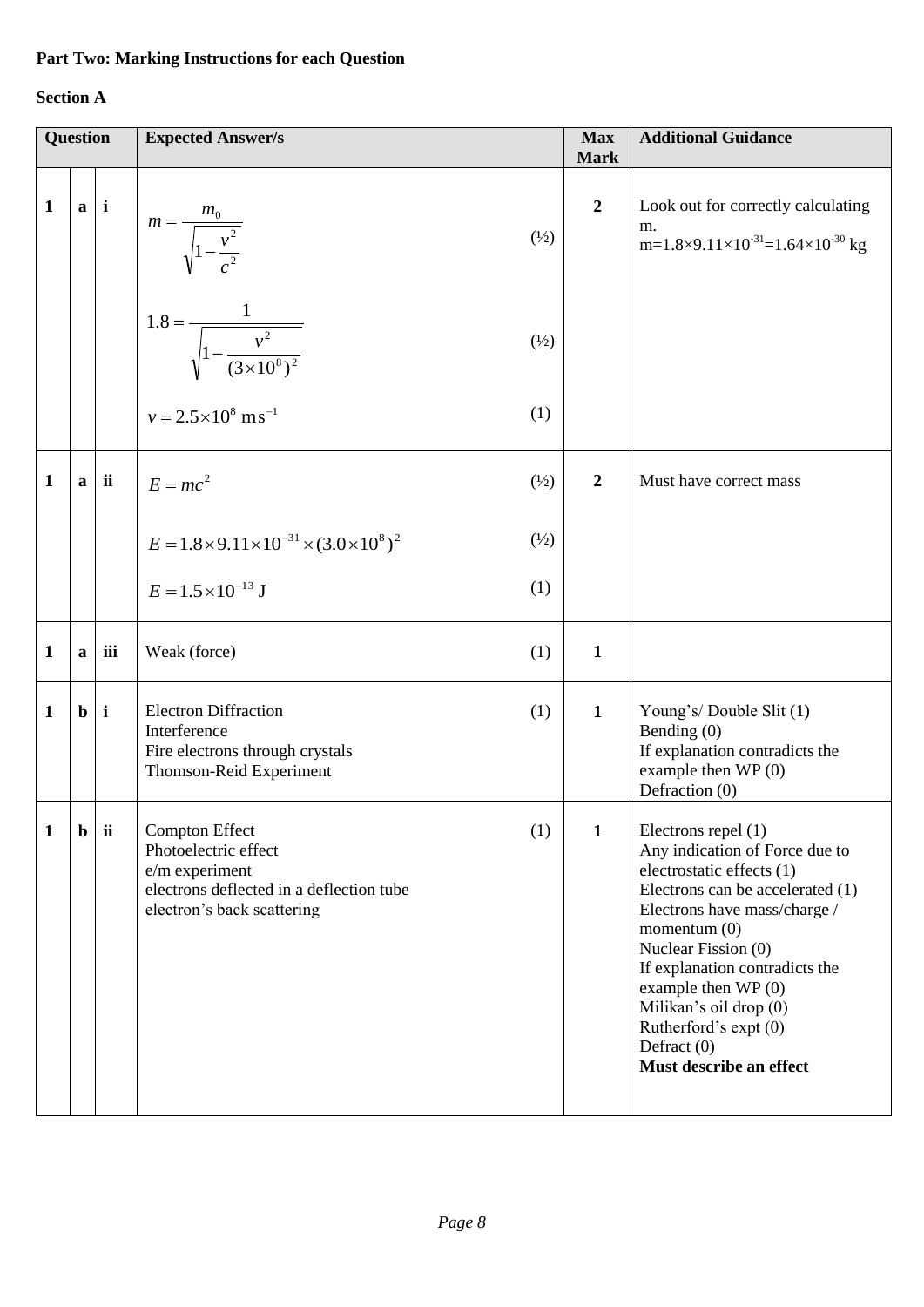| <b>Question</b> |                  |              | <b>Expected Answer/s</b>                                                              | <b>Max</b><br><b>Mark</b> | <b>Additional Guidance</b>                                                                             |
|-----------------|------------------|--------------|---------------------------------------------------------------------------------------|---------------------------|--------------------------------------------------------------------------------------------------------|
| $\overline{2}$  | $\mathbf{a}$     | $\mathbf{i}$ | $a = \frac{dv}{dt}$                                                                   | $\boldsymbol{2}$          | $a = \frac{dv}{dt}$                                                                                    |
|                 |                  |              | $(\frac{1}{2})$<br>$\int dv = \int a \, dt$ or $\int \frac{dv}{dt} dt = \int a \, dt$ |                           | $\int u^v = \int a \, dt$<br>$(\frac{1}{2}) + (\frac{1}{2})$                                           |
|                 |                  |              | $v = at + c$<br>$\binom{1}{2}$                                                        |                           | $\frac{1}{2}$ for integrals, $\frac{1}{2}$ for limits<br>need both before can progress                 |
|                 |                  |              | (1)<br>at $t = 0, c = u$                                                              |                           | $[v]_{u}^{v} = [at]_{0}^{t}$<br>$(\frac{1}{2})$                                                        |
|                 |                  |              | Must be specific with respect to time                                                 |                           | $v - u = at (-0)$<br>$\binom{1}{2}$                                                                    |
|                 |                  |              | $v = u + at$<br><b>SHOW ME</b>                                                        |                           | $v = u + at$                                                                                           |
| $\overline{2}$  | $\mathbf{a}$     | ii           | $v^{2} = (u + at)(u + at)$                                                            | $\mathbf{1}$              | <b>SHOW ME</b>                                                                                         |
|                 |                  |              |                                                                                       |                           | Starting with $s=ut+1/2at^2$<br>$\frac{1}{2}$ for substitution for t<br>$\frac{1}{2}$ for manipulation |
|                 |                  |              | $v^2 = u^2 + 2uat + a^2t^2$<br>$(\frac{1}{2})$                                        |                           |                                                                                                        |
|                 |                  |              | $v^2 = u^2 + 2a(ut + \frac{1}{2}at^2)$<br>$(\frac{1}{2})$                             |                           | Check second line both $a$ and $t$ are<br>squared.                                                     |
|                 |                  |              | $v^2 = u^2 + 2as$<br><b>SHOW ME</b>                                                   |                           |                                                                                                        |
| 2               | $\mathbf{b}$   i |              | $s = \frac{1}{2} \times 29.8 = 14.9$ m                                                | $\overline{2}$            |                                                                                                        |
|                 |                  |              | $(\frac{1}{2})$<br>$v^2 = u^2 + 2as$                                                  |                           |                                                                                                        |
|                 |                  |              | $9.64^2 = 0^2 + 2 \times a \times 14.9$<br>$\binom{1}{2}$                             |                           |                                                                                                        |
|                 |                  |              | (1)<br>$a = 3.12 \text{ ms}^{-2}$                                                     |                           |                                                                                                        |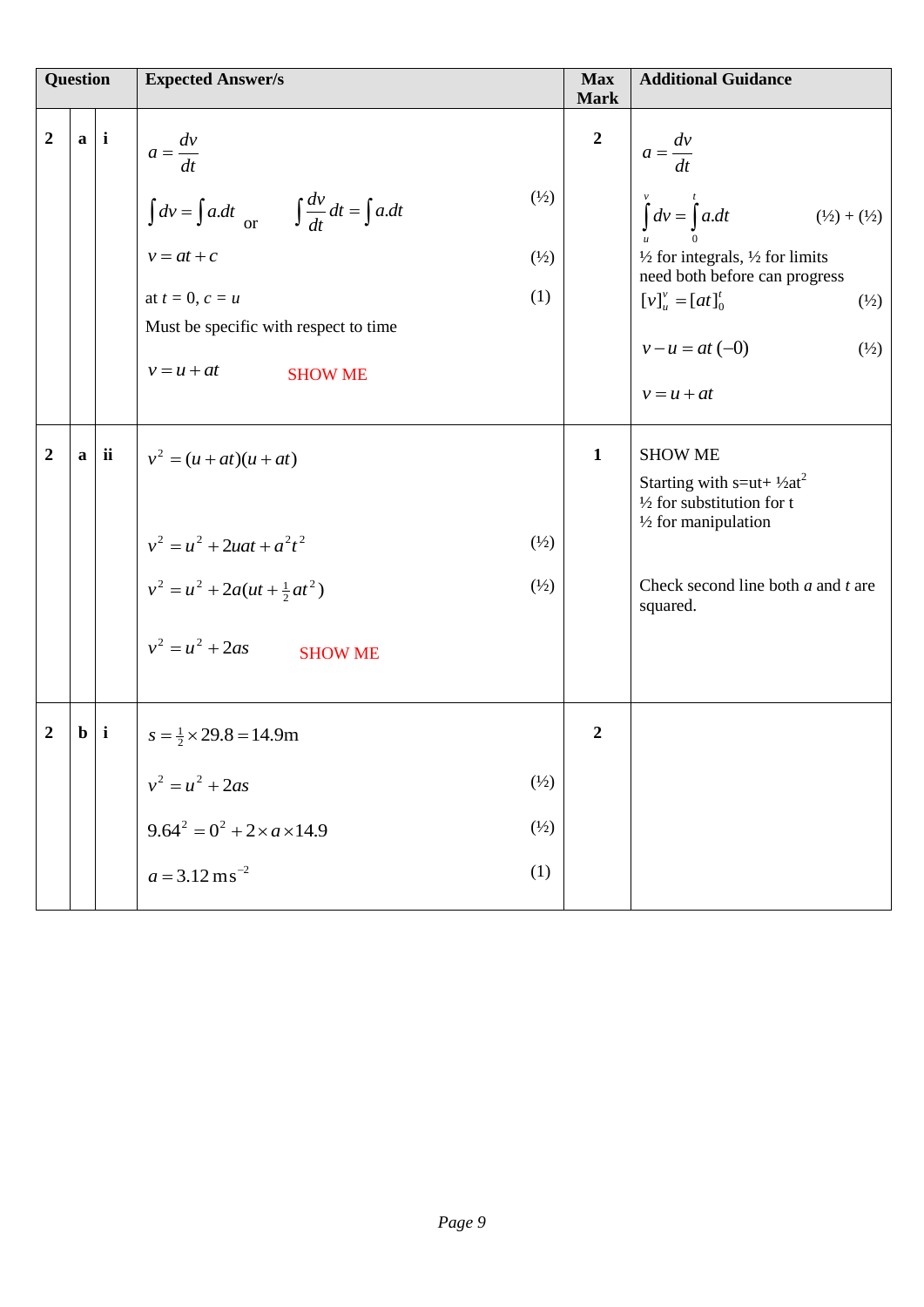|                  | <b>Question</b> |              | <b>Expected Answer/s</b>                                                             |                                 | <b>Max</b><br><b>Mark</b> | <b>Additional Guidance</b>                                                                                                   |                |
|------------------|-----------------|--------------|--------------------------------------------------------------------------------------|---------------------------------|---------------------------|------------------------------------------------------------------------------------------------------------------------------|----------------|
| $\overline{2}$   | $\mathbf b$     | ii           | $v^2 = u^2 + 2as$                                                                    | $\binom{1}{2}$                  | $\mathbf{3}$              | $v = r\omega$                                                                                                                | $\binom{1}{2}$ |
|                  |                 |              | $10.9^2 = 9.64^2 + 2a(\pi \times 8.20)$<br>sub and value of s                        | $(\frac{1}{2}) + (\frac{1}{2})$ |                           | $9.64 = 8.2 \times \omega_{0}$                                                                                               |                |
|                  |                 |              | $a = 0.5$ ms <sup>-2</sup>                                                           |                                 |                           | $\omega_{o} = 1.18 \text{ rad s}^{-1}$                                                                                       |                |
|                  |                 |              | $a = r\alpha$                                                                        | $(\frac{1}{2})$                 |                           | $10.9 = 8.2 \times \omega$<br>$(\frac{1}{2})$ for <b>both</b> substitutions for<br>$\omega$ and $\omega$ <sub>o</sub>        |                |
|                  |                 |              | $0.5 = 8.2 \times \alpha$                                                            |                                 |                           | $\omega$ = 1.33 rad s <sup>-1</sup>                                                                                          |                |
|                  |                 |              | $\alpha$ = 0.06 rad s <sup>-2</sup>                                                  | (1)                             |                           | $\omega^2 = \omega_0^2 + 2\alpha\theta$                                                                                      | $\binom{1}{2}$ |
|                  |                 |              |                                                                                      |                                 |                           | $1.33^2 = 1.18^2 + 2\alpha\pi$                                                                                               | $\binom{1}{2}$ |
|                  |                 |              |                                                                                      |                                 |                           | $\alpha = \frac{1.77 - 1.39}{2\pi}$                                                                                          |                |
|                  |                 |              |                                                                                      |                                 |                           | $\alpha = \frac{0.3765}{2\pi}$<br>$\alpha$ = 0.06 rad s <sup>-2</sup>                                                        | (1)            |
| $\boldsymbol{2}$ | $\mathbf{c}$    | $\mathbf{i}$ | An indication of the central/inward force<br>Provided by (horizontal) component of F | (1)<br>(1)                      | $\boldsymbol{2}$          | independent marks<br>Any indication of<br>outwards/centrifugal force (0)<br>Sideways no indications of central<br>(0)        |                |
| $\boldsymbol{2}$ | $\mathbf c$     | ii           | (Central) force is no longer large enough to maintain<br>her circular motion         | (1)                             | $\mathbf{1}$              | Any indication of<br>outwards/centrifugal force (0)<br>The centripetal force is now<br>greater than the frictional force (1) |                |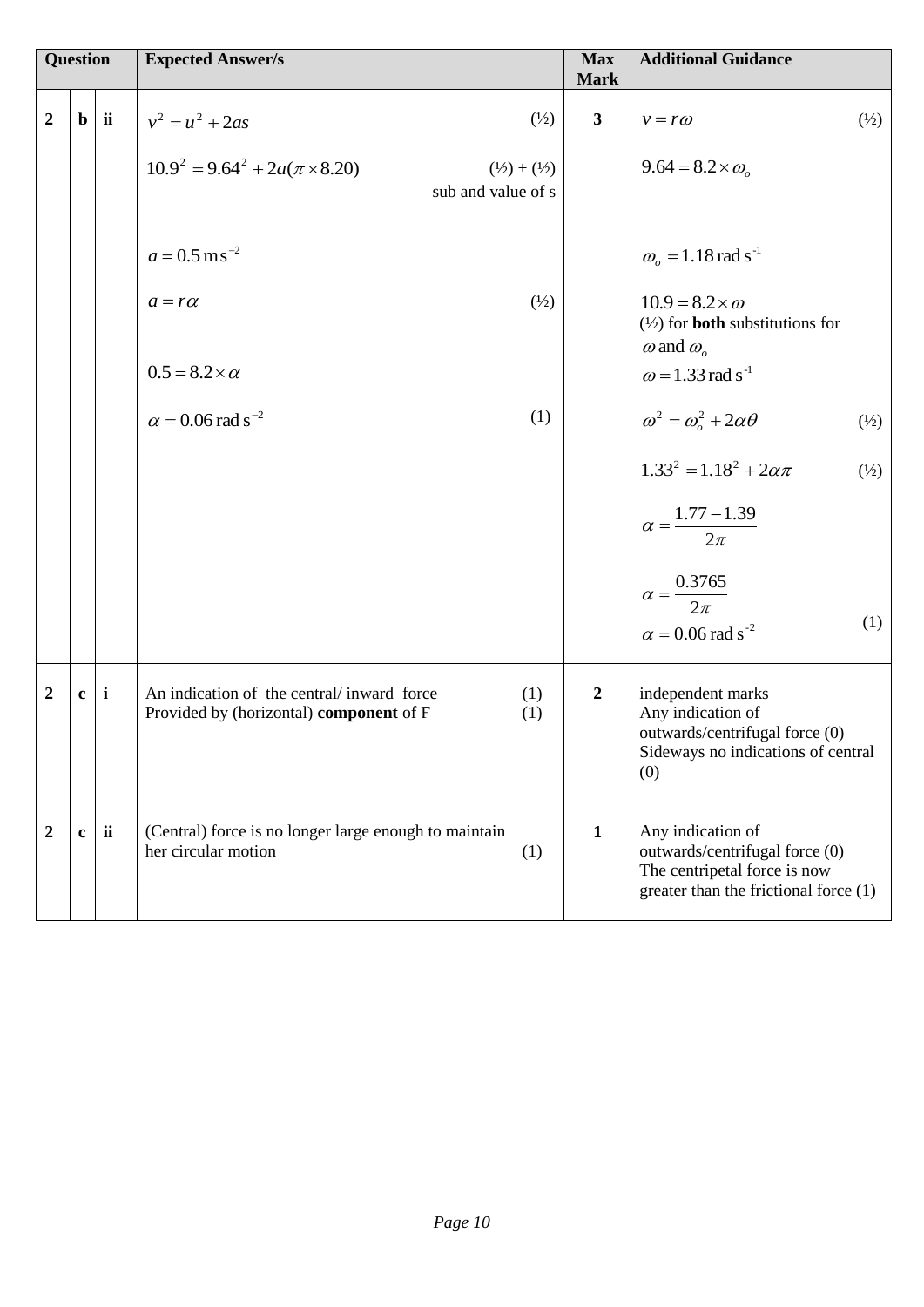| <b>Question</b>         |                  |            | <b>Expected Answer/s</b>                                               |                 | <b>Max</b><br><b>Mark</b> | <b>Additional Guidance</b>                                                               |
|-------------------------|------------------|------------|------------------------------------------------------------------------|-----------------|---------------------------|------------------------------------------------------------------------------------------|
| $\overline{\mathbf{3}}$ |                  | $a \mid i$ | $y = A \sin \omega t$ or $y = A \cos \omega t$<br>$\omega = 2\pi f$    | $(\frac{1}{2})$ | $\boldsymbol{2}$          | Accept $\pi$ in final answer                                                             |
|                         |                  |            | $\omega = 2\pi \times 0.76$<br>$\omega = 4.8$ (rad s <sup>-1</sup> )   | $(\frac{1}{2})$ |                           | $ω=1.52π$                                                                                |
|                         |                  |            | $A = 0.18$ (m)                                                         | $\binom{1}{2}$  |                           |                                                                                          |
|                         |                  |            | $y = 0.18 \sin 4.8t$<br><b>Or</b><br>$y = 0.18 \cos 4.8t$              | $(\frac{1}{2})$ |                           |                                                                                          |
| $\mathbf{3}$            |                  | $a$ ii     | $g = (\pm) A \omega^2$                                                 | $(\frac{1}{2})$ | $\mathbf{1}$              | Must start with the equation<br>$a = (\pm) A \omega^2_{(\frac{1}{2})}$                   |
|                         |                  |            | $9.8 = A \times 4.8^2$                                                 | $(\frac{1}{2})$ |                           | Value of g must appear                                                                   |
|                         |                  |            | $A = 0.43$ m SHOW ME                                                   |                 |                           | OK to calculate a using A=0.43                                                           |
| $\mathbf{3}$            | $\mathbf{b}$   i |            | Assume diver 2 rods about one end<br>33.0 kg per rod                   | $\binom{1}{2}$  | $\mathbf{3}$              | <b>NB</b> 3 mark question<br>Accept $r$ instead of $l$ in equations                      |
|                         |                  |            | $I = \frac{1}{3}ml^2$                                                  | $(\frac{1}{2})$ |                           | Acceptable to use<br>$I = \frac{1}{12}ml^2$<br>(1)                                       |
|                         |                  |            | $I = \frac{1}{3} \times 33.0 \times 0.90^2 = 8.9$ (kg m <sup>2</sup> ) | $(\frac{1}{2})$ |                           | $I = \frac{1}{12} \times 66.0 \times 1.84^2$<br>(1)                                      |
|                         |                  |            | $I = \frac{1}{3} \times 33.0 \times 0.94^2 = 9.7$ (kg m <sup>2</sup> ) | $\binom{1}{2}$  |                           | $I = 18.6$ kg m <sup>2</sup><br>(1)                                                      |
|                         |                  |            | $I = 18.6$ kg m <sup>2</sup>                                           | (1)             |                           | Cannot use an average length                                                             |
| $\mathbf{3}$            | $\mathbf b$      | ii         | Some indication of uneven mass distribution.                           | (1)             | $\mathbf{1}$              | Diver not rigid (0).<br>Distribution of weight (0).<br>Consideration of uneven length(0) |
| $\mathbf{3}$            | $\mathbf{b}$     | iii        | $(L=)I_1\omega_1=I_2\omega_2$                                          | $(\frac{1}{2})$ | $\boldsymbol{2}$          |                                                                                          |
|                         |                  |            | $10.25 \times 0.55 = 7.65 \times \omega_2$                             | $(\frac{1}{2})$ |                           |                                                                                          |
|                         |                  |            | $\omega_2 = 0.74$ rad s <sup>-1</sup>                                  | (1)             |                           |                                                                                          |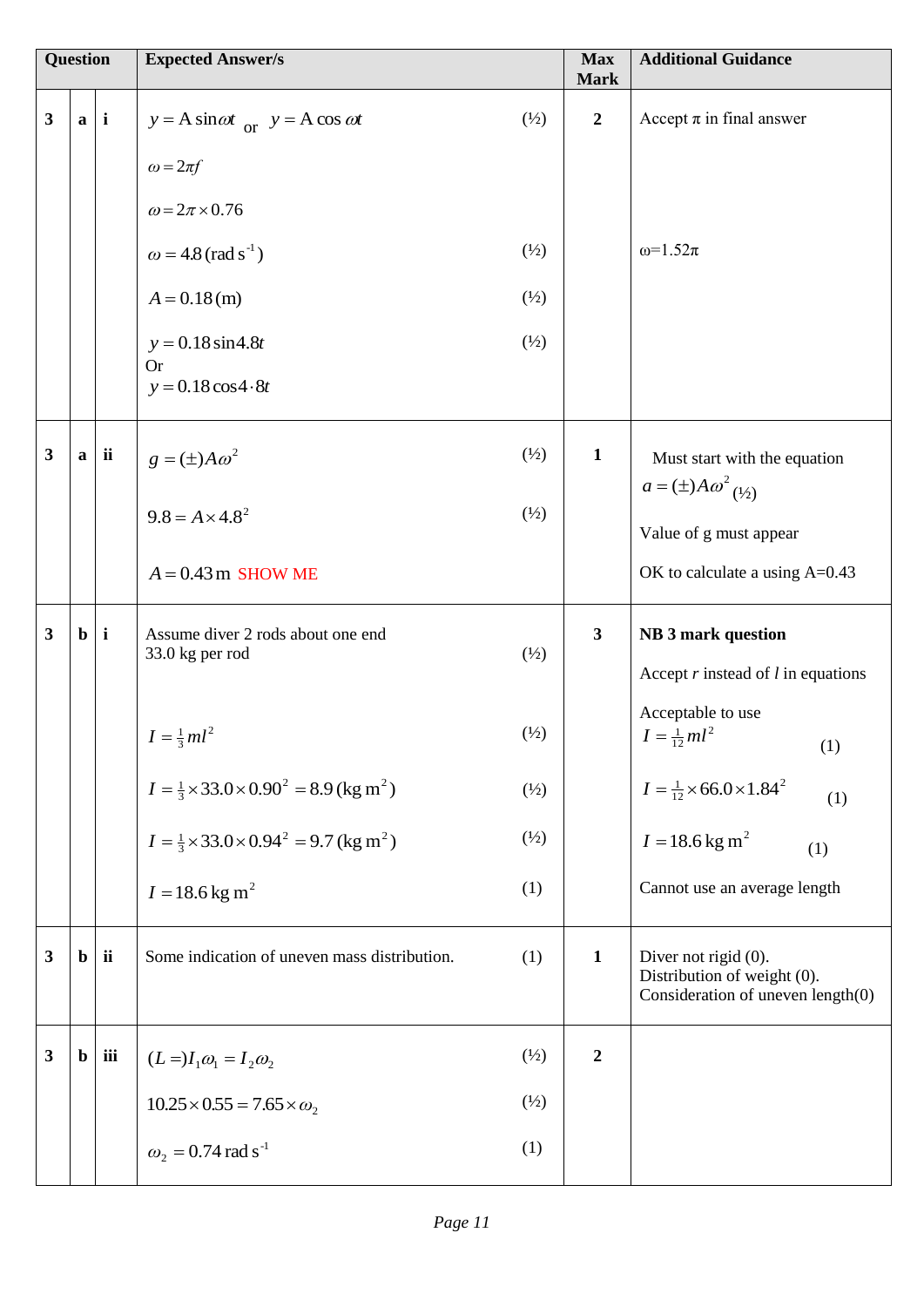| <b>Question</b> |              |              | <b>Expected Answer/s</b>                           |                            | <b>Max</b><br><b>Mark</b> | <b>Additional Guidance</b>                                                                       |
|-----------------|--------------|--------------|----------------------------------------------------|----------------------------|---------------------------|--------------------------------------------------------------------------------------------------|
| 3               | $\mathbf{c}$ | $\mathbf{i}$ | $E_{krot} = \frac{1}{2} I_1 \omega_1^2$            |                            | $\overline{2}$            | NB Only 2 marks                                                                                  |
|                 |              |              | $E_{krot} = \frac{1}{2} I_2 \omega_2^2$            | $\binom{1}{2}$             |                           |                                                                                                  |
|                 |              |              | $\frac{1}{2}$ × 10.25 × 0.55 <sup>2</sup> = 1.55 J |                            |                           | Accept 1.6 J                                                                                     |
|                 |              |              | $\frac{1}{2}$ × 7.65 × 0.74 <sup>2</sup> = 2.09 J  | $(\frac{1}{2})$ for either |                           | Accept 2.1 J                                                                                     |
|                 |              |              | $\Delta E_{krot} = 0.54$ J                         | (1)                        |                           | Depending on rounding can be<br>0.527 to 0.55J<br>Accept if negative change in $\Delta E_{krot}$ |
| 3               | $\mathbf{c}$ | ii           | Work is being done by the diver                    | (1)                        | 1                         | Energy provided by diver or<br>equivalent<br>Diver pulls his legs in $(1)$                       |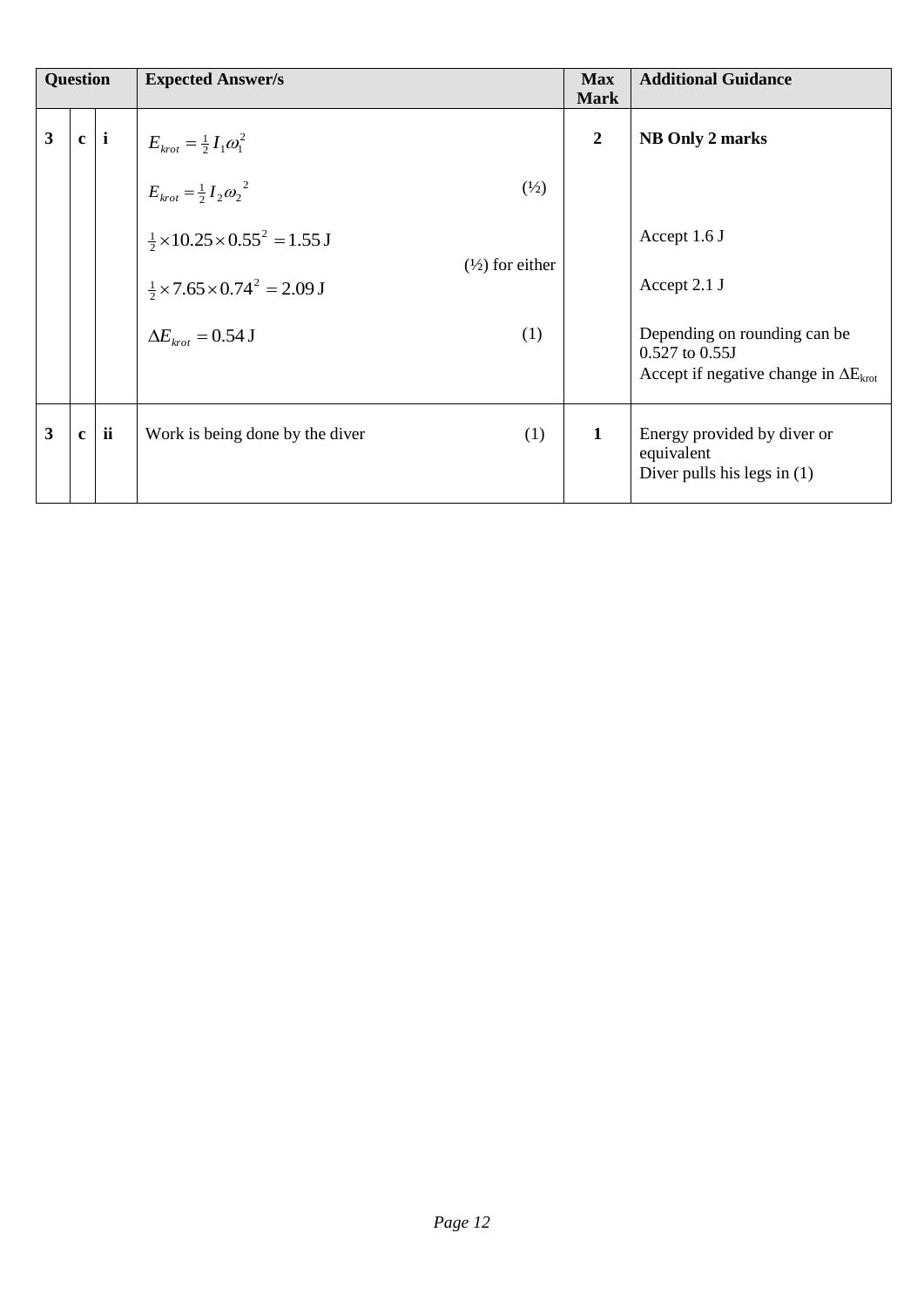| <b>Question</b>         |   |                  | <b>Expected Answer/s</b>                                                                                                |                                                                | <b>Max</b><br><b>Mark</b> | <b>Additional Guidance</b>                                                                                                                                                     |
|-------------------------|---|------------------|-------------------------------------------------------------------------------------------------------------------------|----------------------------------------------------------------|---------------------------|--------------------------------------------------------------------------------------------------------------------------------------------------------------------------------|
| $\overline{\mathbf{4}}$ | a |                  | $mg = \frac{GM_p m}{r^2}$<br><b>SHOW ME</b>                                                                             | $(\frac{1}{2})$ both equations<br>$(\frac{1}{2})$ for equating | $\mathbf{1}$              | $g=\frac{F}{m}$<br>$g = \frac{GMm}{mr^2}$                                                                                                                                      |
| $\overline{\mathbf{4}}$ |   | $\mathbf{b}$   i | $g=\frac{GM}{r^2}$                                                                                                      |                                                                | $\boldsymbol{2}$          | Accept 7.06 or 7.00<br>$V=-\frac{GM}{r}$                                                                                                                                       |
|                         |   |                  | from graph $r = 1.2 \times 10^6$ m                                                                                      | $(\frac{1}{2})$                                                |                           | $V = -\frac{6.67 \times 10^{-11} \times 1.27 \times 10^{22}}{(1.2 \times 10^6)}$                                                                                               |
|                         |   |                  | $g = \frac{6.67 \times 10^{-11} \times 1.27 \times 10^{22}}{(1.2 \times 10^6)^2}$                                       | $(\frac{1}{2})$                                                |                           | $V = -7.06 \times 10^5$                                                                                                                                                        |
|                         |   |                  | $g = 0.59$ N kg <sup>-1</sup> or $ms^{-2}$                                                                              | (1)                                                            |                           | $g=-\frac{V}{R_{p}}$<br>$g = -\frac{-7.06 \times 10^5}{1.2 \times 10^6}$                                                                                                       |
|                         |   |                  |                                                                                                                         |                                                                |                           | $g = 0.58 \text{ N kg}^{-1}$<br>If not double negative then WP<br>$\frac{1}{2}$ for both formula<br>$\frac{1}{2}$ for both substitutions<br>1 for final answer                 |
| 4                       |   | $\mathbf{b}$ ii  | $E = -\frac{GMm}{m}$<br>r                                                                                               | $(\frac{1}{2})$                                                | $\overline{2}$            | No negative in equation $(0)$<br>No negative in sub $(\frac{1}{2})$ max<br>No negative in answer $(1\frac{1}{2})$ max                                                          |
|                         |   |                  |                                                                                                                         | $\binom{1}{2}$                                                 |                           | Or from the graph accept values of<br>V from -4.7 to -4.8                                                                                                                      |
|                         |   |                  | $E = -\frac{6.67 \times 10^{-11} \times 1.27 \times 10^{22} \times 112}{1.80 \times 10^6}$<br>$E = -5.27 \times 10^7$ J | (1)                                                            |                           | $E=Vm$<br>$(\frac{1}{2})$<br>$E = -4.8 \times 10^5 \times 112 \text{ J}$<br>$\binom{1}{2}$<br>Range<br>$E = -5.26$ to $-5.4 \times 10^7$ J<br>$V = -\frac{GMm}{r}$<br>r<br>(0) |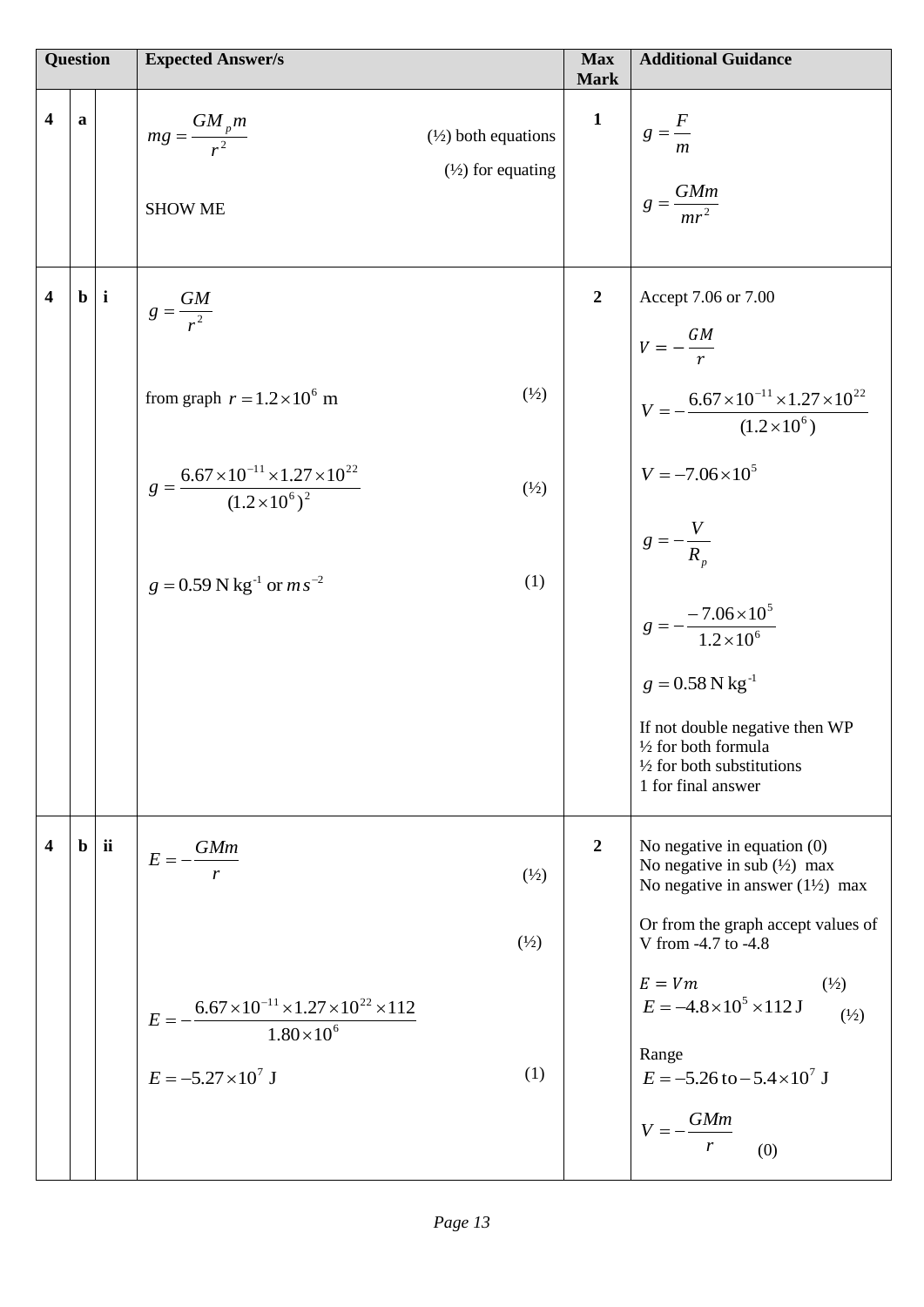|   | <b>Question</b> | <b>Expected Answer/s</b>                                                                    | <b>Max</b><br><b>Mark</b> | <b>Additional Guidance</b>                                                                                                                          |
|---|-----------------|---------------------------------------------------------------------------------------------|---------------------------|-----------------------------------------------------------------------------------------------------------------------------------------------------|
| 4 | $\mathbf{c}$    | $1.96 \times 10^7$ - x<br>$\binom{1}{2}$                                                    | $\mathbf{3}$              | If subscripts on M's and r's then<br>can get $(\frac{1}{2})$ for equating two<br>forces.<br>Ignore loose subscripts on masses<br>if denominators OK |
|   |                 | $\frac{GM_{p}m}{x^{2}} = \frac{GM_{c}m}{(1.96 \times 10^{7} - x)^{2}}$<br>$\binom{1}{2}$    |                           | $\frac{x^2}{y^2} = \frac{7}{1}$                                                                                                                     |
|   |                 | $\binom{1}{2}$<br>$\frac{7}{1} = \frac{M_p}{M_c}$ or M <sub>C</sub> = 1.81×10 <sup>21</sup> |                           | (2 marks if x+ y= $1.96 \times 10^7$ defined)<br>Ensure masses are above the<br>correct denominator                                                 |
|   |                 | $\frac{7}{1} = \frac{x^2}{(1.96 \times 10^7 - x)^2}$<br>$\binom{1}{2}$                      |                           |                                                                                                                                                     |
|   |                 | (1)<br>$x = 1.42 \times 10^7$ m from Pluto                                                  |                           | $x = 1.42 \times 10^7$ m from Pluto                                                                                                                 |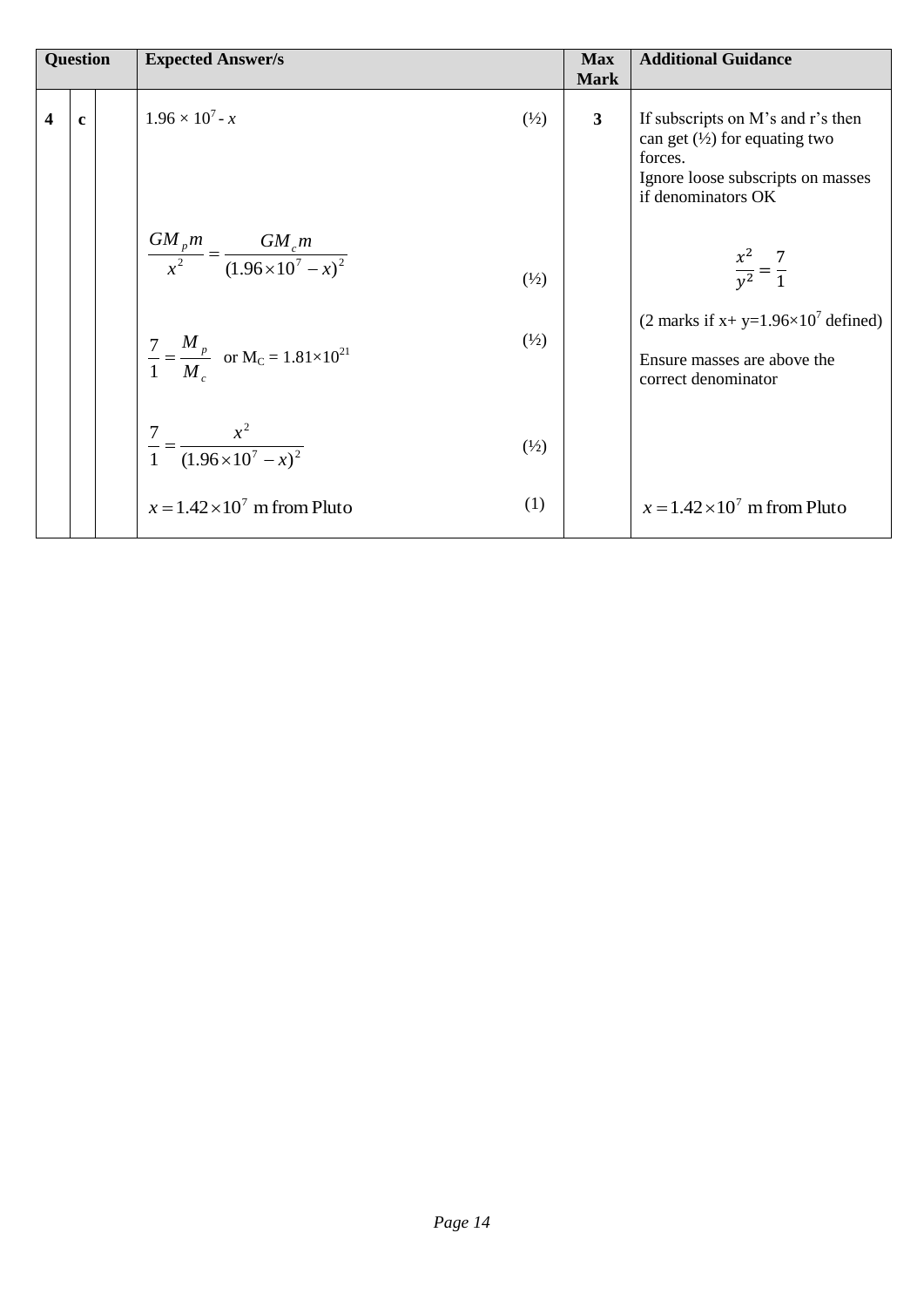| Question |             |                  | <b>Expected Answer/s</b>                                                                             |                 | <b>Max</b><br><b>Mark</b> | <b>Additional Guidance</b>                                                                                                                                                                                                                                                               |  |
|----------|-------------|------------------|------------------------------------------------------------------------------------------------------|-----------------|---------------------------|------------------------------------------------------------------------------------------------------------------------------------------------------------------------------------------------------------------------------------------------------------------------------------------|--|
| 5        | a           |                  | Electrons/negative charges in sphere move to rhs of<br>sphere (leaving +ve charge on lhs of sphere). | (1)             | $\mathbf{1}$              | Diagram (1)<br>$\, +$<br>$^{+}$<br>$^{+}$<br>$\hspace{0.1mm} +$<br>Must have roughly equal numbers<br>of $+$ charge and $-$ charges for mark<br>Any indication of sphere charged<br>(0).<br>Movement of protons /positively<br>charged particles (0)<br>Movement of positive charges (1) |  |
| 5        |             | $\mathbf{b}$   i | $V = 3.0 \times 10^3 - (-2.0 \times 10^3)$ V                                                         | $\binom{1}{2}$  | $\overline{2}$            | If V= 1 kV then max $(\frac{1}{2})$                                                                                                                                                                                                                                                      |  |
|          |             |                  | $= 5.0 \times 10^3$ V                                                                                |                 |                           |                                                                                                                                                                                                                                                                                          |  |
|          |             |                  | $E = V/d$                                                                                            | $\binom{1}{2}$  |                           |                                                                                                                                                                                                                                                                                          |  |
|          |             |                  | $= 5.0 \times 10^3 / 0.042$                                                                          |                 |                           | If use $5.0$ V then $(1\frac{1}{2})$ max                                                                                                                                                                                                                                                 |  |
|          |             |                  | = $1.2 \times 10^5$ V m <sup>-1</sup> or NC <sup>-1</sup> (1.19 $\times 10^5$ V m <sup>-1</sup> )    | (1)             |                           |                                                                                                                                                                                                                                                                                          |  |
| 5        | $\mathbf b$ | ii               | $F = qE$                                                                                             | $(\frac{1}{2})$ | $\boldsymbol{2}$          |                                                                                                                                                                                                                                                                                          |  |
|          |             |                  | $= 140 \times 10^{-9} \times 1.2 \times 10^{5}$                                                      | $\binom{1}{2}$  |                           | Ignore negatives                                                                                                                                                                                                                                                                         |  |
|          |             |                  | $=1.7\times10^{-2}$ N                                                                                | (1)             |                           | $=1.67\times10^{-2}$ N possible if<br>number carried over in calculator.                                                                                                                                                                                                                 |  |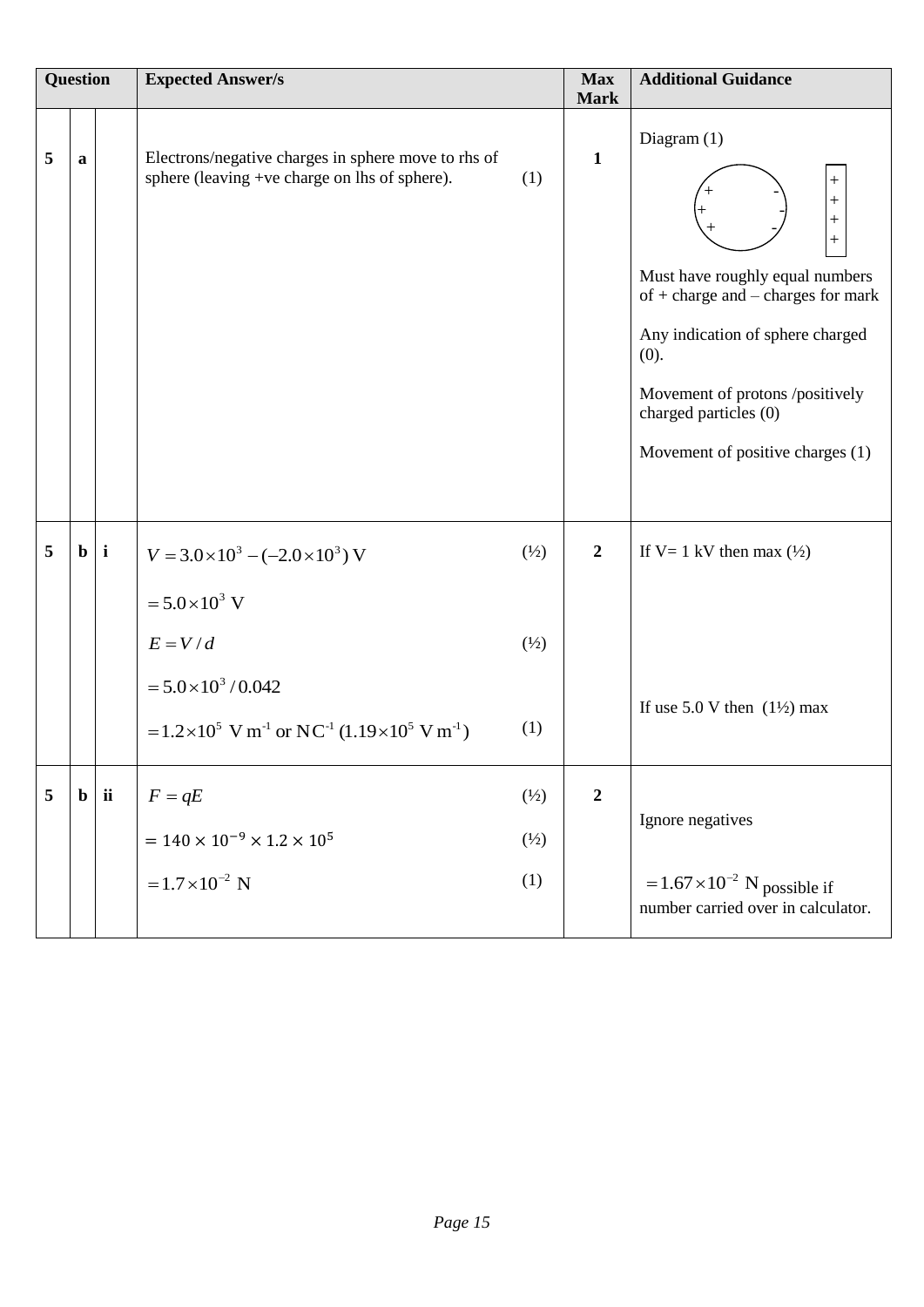| <b>Question</b> |             |     | <b>Expected Answer/s</b>                                                                                                                                                                                                                                                                                                                                                                                                                          |                                                                                                                                    | <b>Max</b><br><b>Mark</b> | <b>Additional Guidance</b>                                                                                                                                                                                                                |
|-----------------|-------------|-----|---------------------------------------------------------------------------------------------------------------------------------------------------------------------------------------------------------------------------------------------------------------------------------------------------------------------------------------------------------------------------------------------------------------------------------------------------|------------------------------------------------------------------------------------------------------------------------------------|---------------------------|-------------------------------------------------------------------------------------------------------------------------------------------------------------------------------------------------------------------------------------------|
| 5               | $\mathbf b$ | iii | $\tan\theta = \frac{F}{mg} = \frac{1.7 \times 10^{-2}}{3.92 \times 10^{-2}}$<br>$\theta = 23.4^{\circ}$<br>$T = \frac{F}{\sin \theta} = \frac{1.7 \times 10^{-2}}{\sin 23.4}$<br>or $T = \frac{mg}{\cos \theta}$ as an alternative<br>$T = 4.3 \times 10^{-2}$ N (0.0427)<br><b>Or</b><br>$T^2 = (1.7 \times 10^{-2})^2 + (3.92 \times 10^{-2})^2$<br>$T = 4.3 \times 10^{-2}$ N<br>$\tan\theta = \frac{1.7 \times 10^{-2}}{3.92 \times 10^{-2}}$ | $(\frac{1}{2})$ eq<br>$(\frac{1}{2})$ value of mg<br>$(\frac{1}{2})$<br>$(\frac{1}{2})$ eq<br>(1)<br>(1)<br>(1)<br>$(\frac{1}{2})$ | $\overline{\mathbf{3}}$   | $T\cos\theta$<br>$\bigstar_{Fe}$<br>$T \sin\theta$<br>mg<br>$F = 1.7 \times 10^{-2}$<br>$mg = 3.92 \times 10^{-2}$<br>$(\frac{1}{2})$ for Pythag and $(\frac{1}{2})$ for value of<br>mg<br>Treat $\theta$ and magnitude as<br>independent |
|                 |             |     | $\theta = 23.4^{\circ}$                                                                                                                                                                                                                                                                                                                                                                                                                           | $(\frac{1}{2})$                                                                                                                    |                           | $(2)$ marks for calculating T $(1)$<br>mark for correct angle.                                                                                                                                                                            |
| 5               | $\mathbf c$ |     | Angle is unchanged                                                                                                                                                                                                                                                                                                                                                                                                                                | (1)                                                                                                                                | $\boldsymbol{2}$          |                                                                                                                                                                                                                                           |
|                 |             |     | Uniform electric field/force acting is constant                                                                                                                                                                                                                                                                                                                                                                                                   | (1)                                                                                                                                |                           | Angle increases/decreases (0)                                                                                                                                                                                                             |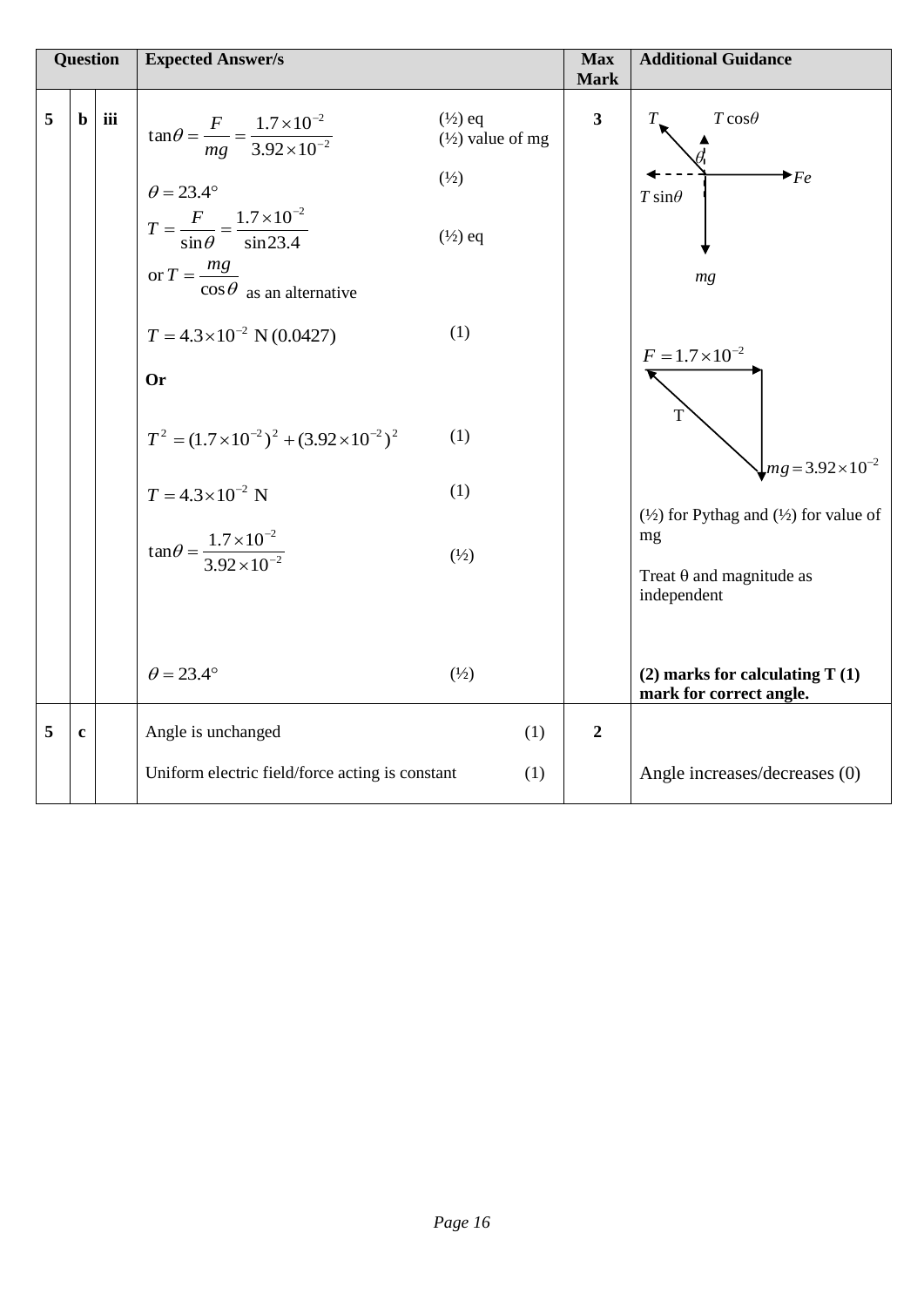| <b>Question</b> |              |              | <b>Expected Answer/s</b>                                                 |                | <b>Max</b><br><b>Mark</b> | <b>Additional Guidance</b>                                                                             |
|-----------------|--------------|--------------|--------------------------------------------------------------------------|----------------|---------------------------|--------------------------------------------------------------------------------------------------------|
| 6               | $\mathbf{a}$ | $\mathbf{i}$ | (Point) Q                                                                | (1)            | $\mathbf{1}$              |                                                                                                        |
| 6               | $\mathbf{a}$ | ii           | $Bqv = \frac{mv^2}{r}$                                                   | (1)            | $\mathbf{1}$              | <b>SHOW ME</b><br>Deduct $(\frac{1}{2})$ for any subsequent<br>mistakes                                |
|                 |              |              | $\frac{q}{m} = \frac{v}{rB}$                                             |                |                           |                                                                                                        |
| 6               | a            | iii          | $q/m = \frac{v}{rB}$                                                     |                | $\mathbf{3}$              | Calculation (2)                                                                                        |
|                 |              |              |                                                                          |                |                           | Statement (1)                                                                                          |
|                 |              |              | $2.29 \times 10^{6}$<br>$0.0190 \times 2.50$                             | $\binom{1}{2}$ |                           |                                                                                                        |
|                 |              |              | $=4.82\times10^{7}$ (Ckg <sup>-1</sup> )                                 | $\binom{1}{2}$ |                           | Calculations independent                                                                               |
|                 |              |              | Alphaparticleq/ $m = \frac{3.20 \times 10^{-19}}{6.645 \times 10^{-27}}$ | $\binom{1}{2}$ |                           | Do not penalise for wrong unit.                                                                        |
|                 |              |              | $=4.82\times10^{7}$ (Ckg <sup>-1</sup> )                                 | $\binom{1}{2}$ |                           |                                                                                                        |
|                 |              |              | Particle is alpha                                                        | (1)            |                           | Justification needed for this mark                                                                     |
| 6               | a            | iv           | $t = d/v$                                                                | $\binom{1}{2}$ | $\boldsymbol{2}$          | Calculation of $T(1)$<br>$t=T/2$<br>(1)                                                                |
|                 |              |              | $=\pi r/v = \frac{3.14 \times 0.019}{2.29 \times 10^6}$                  | $\binom{1}{2}$ |                           | $v = r\omega, \theta = \omega t$ both $\left(\frac{1}{2}\right)$<br>Both substitutions $(\frac{1}{2})$ |
|                 |              |              | $= 2.61 \times 10^{-8}$ s                                                | (1)            |                           | If s rounded t = $2.62 \times 10^{-8}$ s                                                               |
| 6               | a            | $\mathbf{v}$ | t is constant                                                            | (1)            | $\overline{2}$            | As v doubles, r doubles                                                                                |
|                 |              |              |                                                                          |                |                           | $t = d / v = 2\pi r_1 / 2v_1 = \pi r_1 / v_1$                                                          |
|                 |              |              | both v and r double or directly proportional                             | (1)            |                           | as before<br>Not enough to say r increases                                                             |
| 6               | $\mathbf b$  | $\mathbf{i}$ | Particle is negatively charged                                           | (1)            | $\mathbf{1}$              | Smaller charge (0)                                                                                     |
| 6               | $\mathbf b$  | ii           | Charge to mass ratio is smaller                                          | (1)            | $\mathbf{1}$              | Must be $q/m$ not m/q                                                                                  |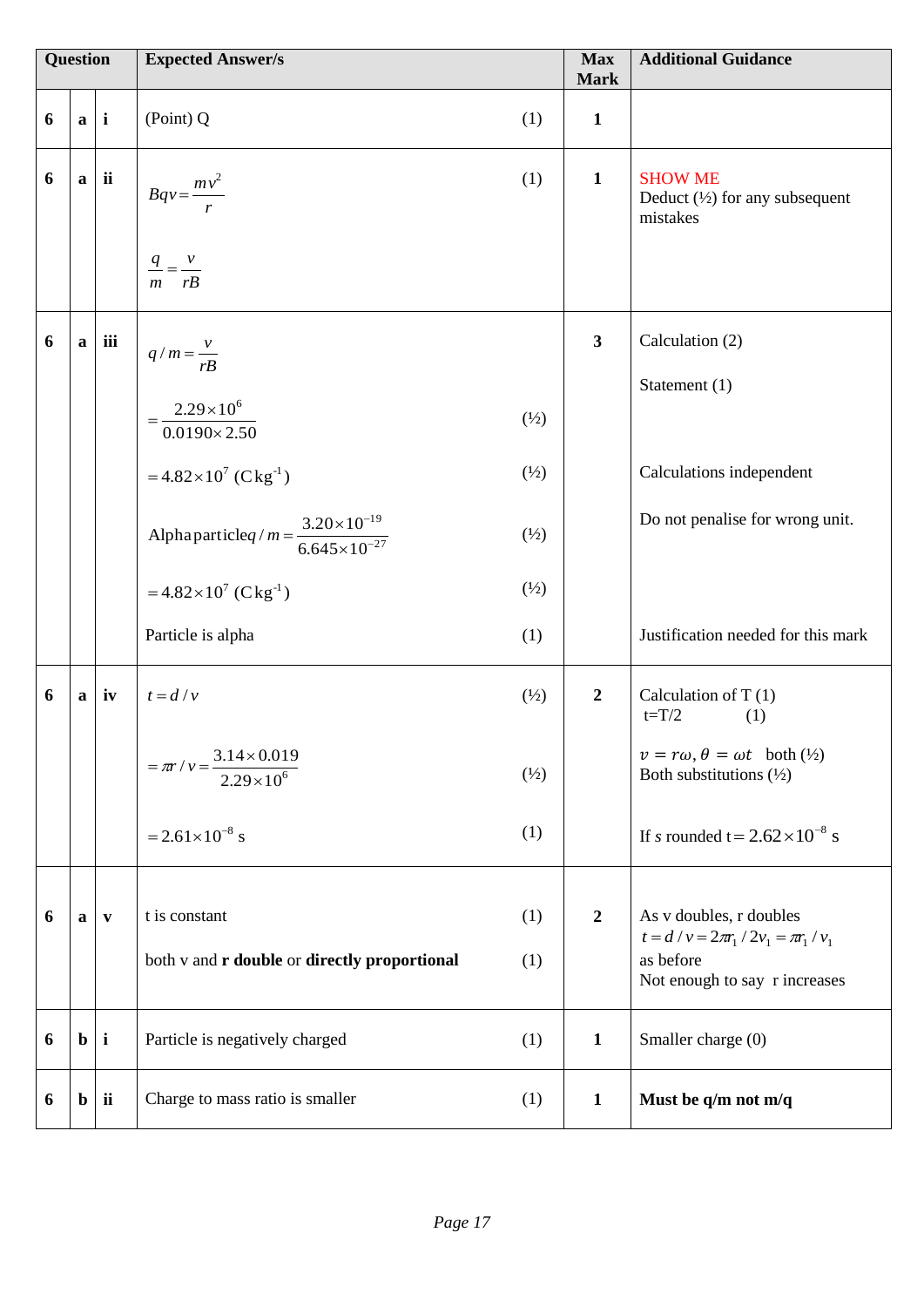| <b>Question</b> |              |                  | <b>Expected Answer/s</b>                                                                                                                   |                                  | <b>Max</b><br><b>Mark</b> | <b>Additional Guidance</b>                                            |
|-----------------|--------------|------------------|--------------------------------------------------------------------------------------------------------------------------------------------|----------------------------------|---------------------------|-----------------------------------------------------------------------|
| $\overline{7}$  |              | $a \mid i$       | $\lambda = \frac{h}{\sqrt{2}}$<br>p                                                                                                        | $\binom{1}{2}$                   | $\overline{2}$            |                                                                       |
|                 |              |                  | $=\frac{6.63\times10^{-34}}{6.26\times10^{-29}}$                                                                                           | $\binom{1}{2}$                   |                           |                                                                       |
|                 |              |                  | $=1.06\times10^{-5}$ m                                                                                                                     | (1)                              |                           | NB 3 sig fig is correct so $1\times10^{-5}$ is<br>$max(1\frac{1}{2})$ |
| 7               | $\mathbf{a}$ | ii               | If an e.m.f. of $\pm 0.1$ V is induced when the current is<br>changing at the rate of $1 \text{ A s}^{-1}$ , the inductance is<br>$0.1$ H. | (1)                              | $\mathbf{1}$              | Or equivalent, eg<br>$1V$ for $10As^{-1}$                             |
| $\overline{7}$  |              | $\mathbf{b}$   i | Magnetic field strength increases<br>and reaches a maximum value/levels off                                                                | $\binom{1}{2}$<br>$\binom{1}{2}$ | $\mathbf{1}$              | Any mention of magnetic field<br>strength decreasing/changing (0)     |
| $\overline{7}$  |              | $\mathbf{b}$ ii  | At $t = 0$ , $dI/dt = 4.0$ A s <sup>-1</sup> . At this time $E = -12$ V                                                                    |                                  | $\overline{2}$            | Accept $L=12/4$ assume cancelled                                      |
|                 |              |                  | $E = -L \, dI / dt$                                                                                                                        | $\binom{1}{2}$                   |                           |                                                                       |
|                 |              |                  | $-12 = -L \times 4$                                                                                                                        | $\binom{1}{2}$                   |                           |                                                                       |
|                 |              |                  | $L = 3.0$ H                                                                                                                                | (1)                              |                           |                                                                       |
| 7               | $\mathbf b$  | iii              | V/V                                                                                                                                        |                                  | $\overline{2}$            | If general trend of graph wrong $(0)$                                 |
|                 |              |                  | 9.6<br>9.6 V                                                                                                                               | (1)                              |                           | Labels= 0, 1.4-1.6, $t(s)$ , $V(V)$ ( $\frac{1}{2}$ )                 |
|                 |              |                  | shape                                                                                                                                      | $\binom{1}{2}$                   |                           | Value of V missing or incorrect<br>maximum (1) mark                   |
|                 |              |                  | all labels etc                                                                                                                             | $\binom{1}{2}$                   |                           | Must have origin for labelled for<br>labels marked.                   |
|                 |              |                  | $\boldsymbol{0}$<br>t/s<br>$1.4 - 1.6$                                                                                                     |                                  |                           | Accept 1.6 s                                                          |
|                 |              |                  | Maximum current = $E/RT = 12/10 = 1.2$ A                                                                                                   |                                  |                           | Or use voltage divider to find $V$                                    |
|                 |              |                  | Maximum p.d. across $8\Omega$                                                                                                              |                                  |                           | $V_{8\Omega} = \frac{8}{10} \times 12 = 9.6 \text{ V}$                |
|                 |              |                  | $=1.2 \times 8 = 9.6 V$                                                                                                                    |                                  |                           |                                                                       |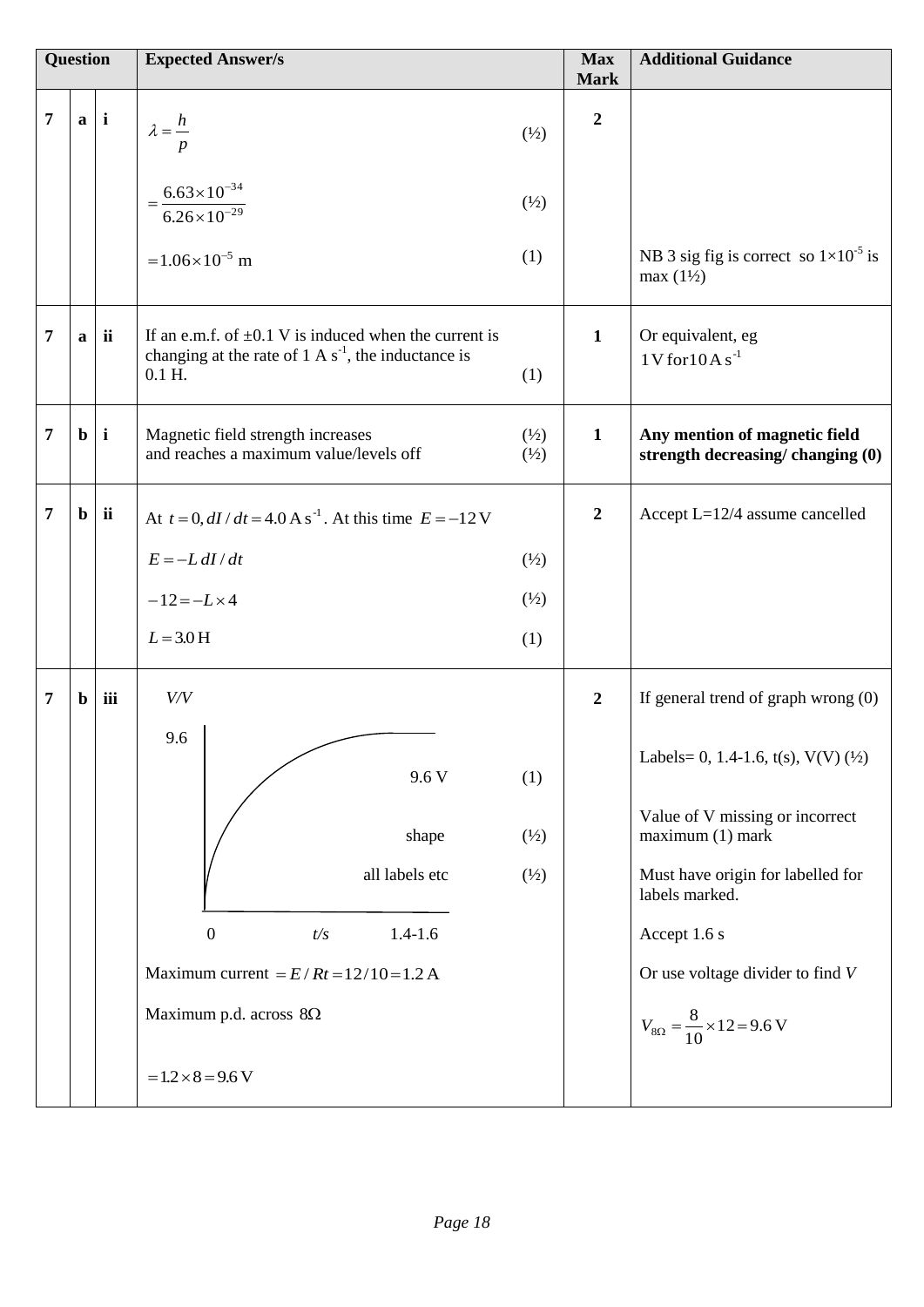| <b>Question</b> |             |    | <b>Expected Answer/s</b>                                                                                                                                                   |                                                                      | <b>Max</b><br><b>Mark</b> | <b>Additional Guidance</b>                                                                                                                                         |
|-----------------|-------------|----|----------------------------------------------------------------------------------------------------------------------------------------------------------------------------|----------------------------------------------------------------------|---------------------------|--------------------------------------------------------------------------------------------------------------------------------------------------------------------|
|                 | $\mathbf b$ | iv | $E = \frac{1}{2}LI^2$                                                                                                                                                      | $\binom{1}{2}$                                                       | $\mathbf{2}$              | Look out for carry forward of<br>wrong answer                                                                                                                      |
|                 |             |    | $=0.5\times3\times1.2^2$                                                                                                                                                   | $\binom{1}{2}$                                                       |                           | Must have current $= 1.2$ A, cannot<br>carry through wrong current                                                                                                 |
|                 |             |    | $= 2.2 J$                                                                                                                                                                  | (1)                                                                  |                           |                                                                                                                                                                    |
|                 | c           |    | Reading on $A_1$ will increase<br>as (capacitive) reactance decreases/I $\propto$ f<br>Reading on $A_2$ will decrease<br>as inductive reactance increases/ $I \propto 1/f$ | $\binom{1}{2}$<br>$\binom{1}{2}$<br>$\binom{1}{2}$<br>$\binom{1}{2}$ | $\overline{2}$            | Alternative answer<br>$A_1$ at higher frequencies the current<br>drop in each half cycle is less.<br>$A_2$ back emf increases<br>Impedence OK<br>Resistance not OK |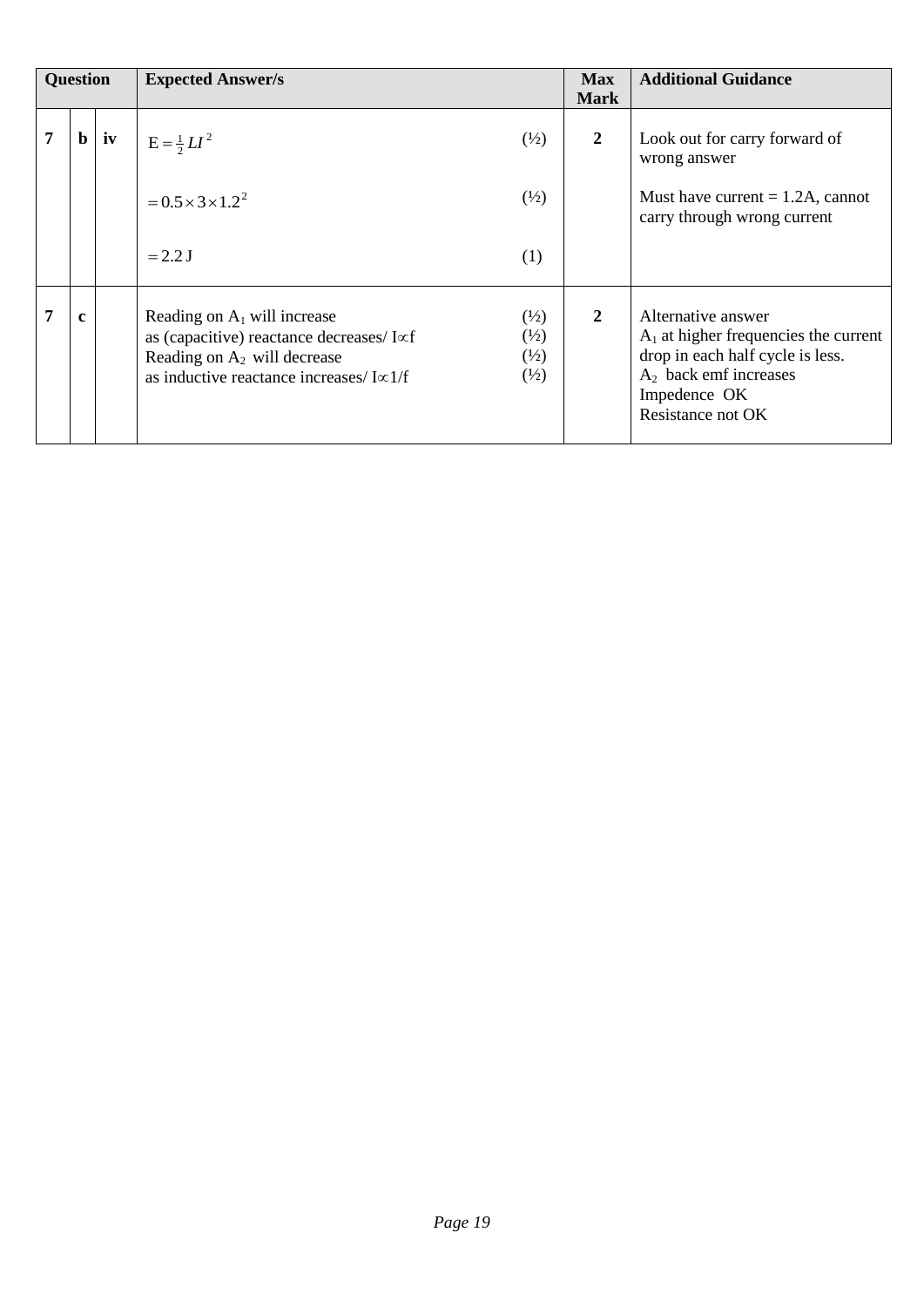| <b>Question</b> |             |                  | <b>Expected Answer/s</b>                                                                  |                 | <b>Max</b><br><b>Mark</b> | <b>Additional Guidance</b>                                        |
|-----------------|-------------|------------------|-------------------------------------------------------------------------------------------|-----------------|---------------------------|-------------------------------------------------------------------|
| 8               | $\mathbf a$ |                  | $B=\frac{\mu_0 I}{2\pi r}$                                                                | $\binom{1}{2}$  | $\boldsymbol{2}$          |                                                                   |
|                 |             |                  | $=\frac{4\times\pi\times10^{-7}\times25}{2\times3.14\times0.006}$                         | $\binom{1}{2}$  |                           |                                                                   |
|                 |             |                  | $= 8.3 \times 10^{-4}$ T                                                                  | (1)             |                           |                                                                   |
| 8               |             | $\mathbf{b}$   i | (The current in each wire produces) a magnetic<br>field.                                  | (1)             | $\overline{2}$            | May use diagrams                                                  |
|                 |             |                  | Same direction of the magnetic fields between the<br>wires.<br>OR interpretation of F=BIl | (1)             |                           |                                                                   |
|                 |             |                  |                                                                                           |                 |                           | Diagram $(1)$<br>Explanation (1)                                  |
| 8               | $\mathbf b$ | ii               | $\frac{F}{l} = \frac{\mu_0 I_1 I_2}{2\pi r}$                                              | $\binom{1}{2}$  | $\mathbf{1}$              | <b>SHOW ME</b>                                                    |
|                 |             |                  | $=\frac{4 \times \pi \times 10^{-7} \times 25 \times I}{2 \pi r}$                         | $(\frac{1}{2})$ |                           | Must show $\mu_0 = 4\pi \times 10^{-7}$ or 12.56×10 <sup>-7</sup> |
|                 |             |                  | $=\frac{5.0\times10^{-6}I}{\sqrt{2}}$<br><b>SHOW ME</b><br>r                              |                 |                           |                                                                   |
| 8               | $\mathbf b$ | $ $ iii          | Weight per unit length = $5.7 \times 10^{-3} \times 9.8$                                  | $(\frac{1}{2})$ | $\mathbf{3}$              |                                                                   |
|                 |             |                  | $= 0.056(N m^{-1})$                                                                       | $(\frac{1}{2})$ |                           | If there is no calculation or value<br>for weight $(0)$           |
|                 |             |                  | $5.0 \times 10^{-6} I$<br>$= 0.056$<br>0.006                                              | (1)             |                           |                                                                   |
|                 |             |                  | $I = 67$ A                                                                                | (1)             |                           |                                                                   |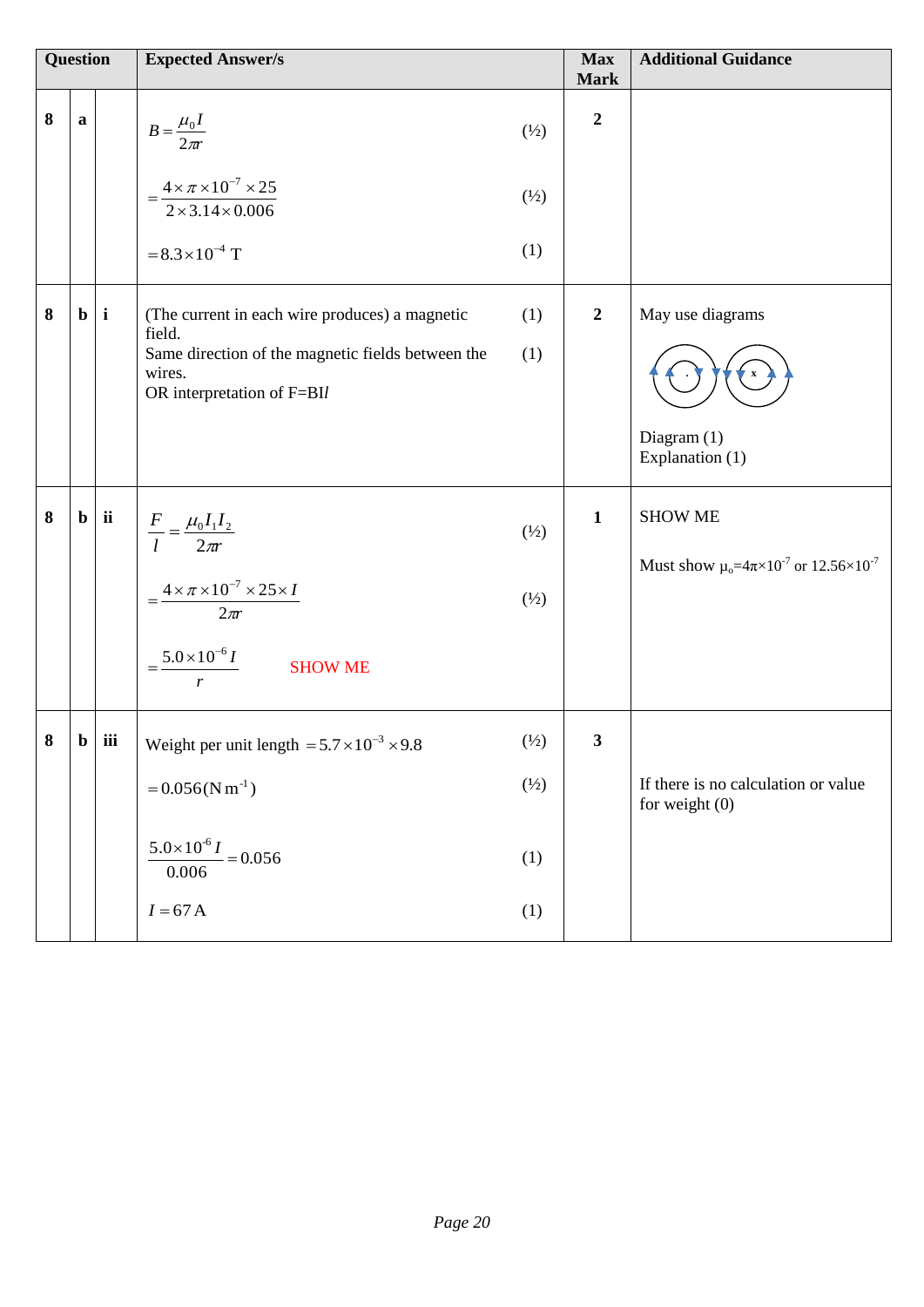|   | <b>Question</b> |             | <b>Expected Answer/s</b>                         |                | <b>Max</b><br><b>Mark</b> | <b>Additional Guidance</b>                                                                                          |
|---|-----------------|-------------|--------------------------------------------------|----------------|---------------------------|---------------------------------------------------------------------------------------------------------------------|
| 9 |                 | $a \mid i$  | Read from the graph $\lambda = 0.25$ m           | (1)            | $\mathbf{1}$              | No tolerance                                                                                                        |
| 9 | $\mathbf{a}$    | ii          | Read from the graph $A = 0.58$ m                 | (1)            | $\mathbf{1}$              | accept $0.57$ to $0.585$ m $(1)$<br>0.6m(0)                                                                         |
| 9 | $\mathbf{a}$    | iii         | $v = f\lambda$                                   |                | $\mathbf{1}$              | 1 mark for the answer                                                                                               |
|   |                 |             | $1.25 = f \times 0.25$                           |                |                           | Can be carry through from 9ai                                                                                       |
|   |                 |             | $f = 5.0$ Hz                                     | (1)            |                           |                                                                                                                     |
| 9 |                 | $a \mid iv$ | $\phi = \frac{2\pi x}{\lambda}$                  | $\binom{1}{2}$ | $\boldsymbol{2}$          | Or $3/4 \times 2\pi$ rad<br>or $3\pi/2$                                                                             |
|   |                 |             | $\phi = \frac{2\pi \times (0.44 - 0.25)}{0.25}$  | $\frac{1}{2}$  |                           | No tolerance in reading from graph<br>accept 4.77 or 4.78 or 4.8                                                    |
|   |                 |             | Phase angle = $1.5\pi$ = 4.7 (rad)               | (1)            |                           | Answer not required but incorrect<br>unit $(-1/2)$ e.g. rads                                                        |
|   |                 |             |                                                  |                |                           | Can be carry through from 9ai                                                                                       |
| 9 | $\mathbf b$     |             | $y = (\pm)0.58\sin 2\pi (5.0t - \frac{x}{0.25})$ | (2)            | $\overline{2}$            | If not travelling wave equation $(1)$<br>max for A and $\omega$<br>Accept<br>$y = (\pm)0.58\sin(31t - 25x)$         |
|   |                 |             |                                                  |                |                           | $y = (\pm)0.58\sin 2\pi (5.0t - 4.0x)$                                                                              |
|   |                 |             |                                                  |                |                           | $y = (\pm)0.58\sin(10.0\pi t - 8.0\pi x)$                                                                           |
|   |                 |             |                                                  |                |                           | $(\frac{1}{2})$ for A, $(\frac{1}{2})$ for t term, $(\frac{1}{2})$ for x<br>term, $(\frac{1}{2})$ for negative sign |
| 9 | $\bf c$         |             | $y = (\pm)0.29\sin(31t + 25x)$                   | (1)            | 1                         | If not travelling wave equation $(\frac{1}{2})$<br>max for A                                                        |
|   |                 |             |                                                  |                |                           | No requirement for same $\lambda$ or f as<br>part 9b.                                                               |
|   |                 |             |                                                  |                |                           | $y = (\pm)0.29\sin 2\pi (5.0t + \frac{x}{0.25})$                                                                    |
|   |                 |             |                                                  |                |                           | $(\frac{1}{2})$ for 0.29, $(\frac{1}{2})$ for positive sign<br>Accept 0.3 but not 0.30                              |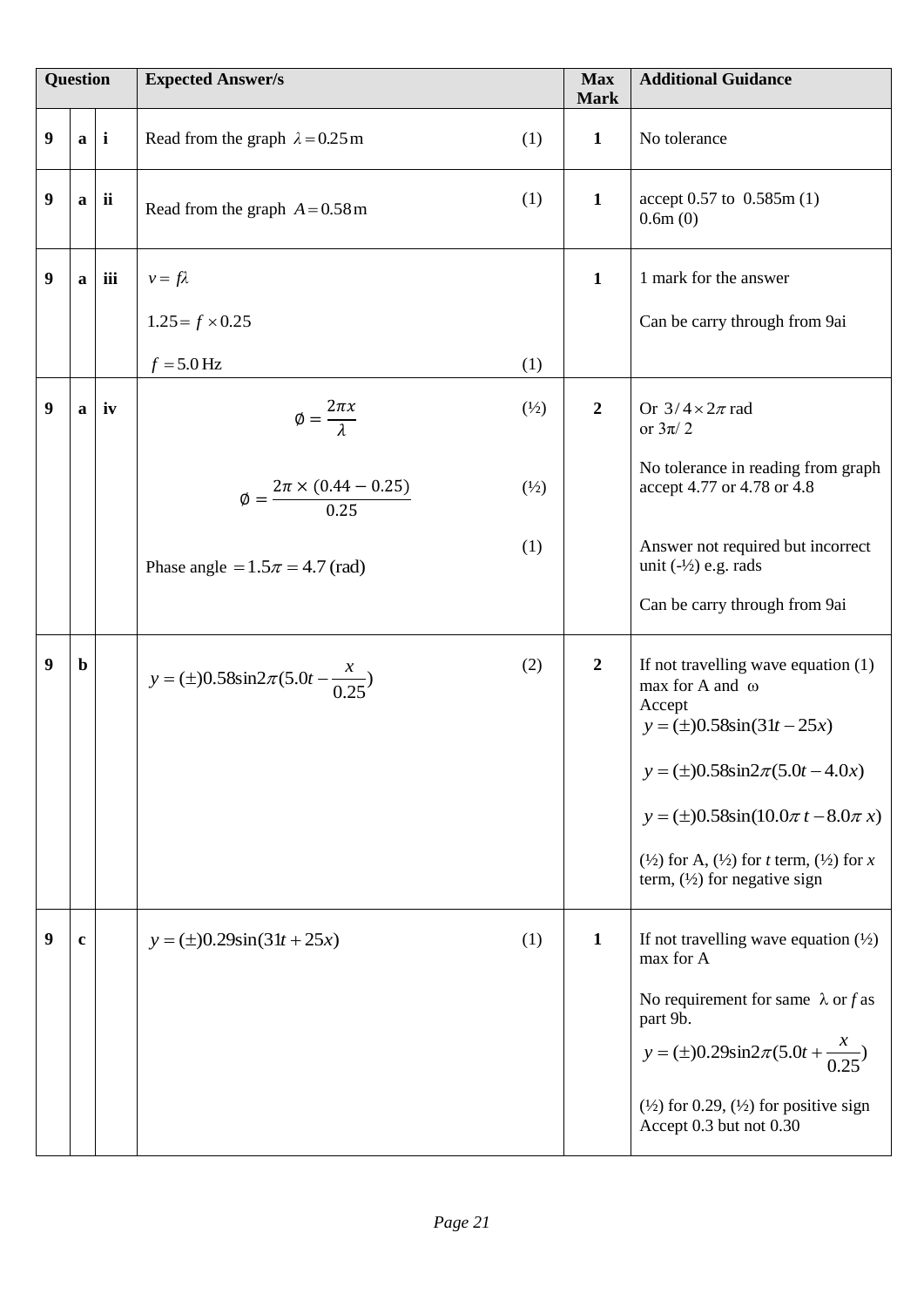| Question |              |    | <b>Expected Answer/s</b>                                                                                                                               |                                  | <b>Max</b><br><b>Mark</b> | <b>Additional Guidance</b>                                                                                     |
|----------|--------------|----|--------------------------------------------------------------------------------------------------------------------------------------------------------|----------------------------------|---------------------------|----------------------------------------------------------------------------------------------------------------|
| 10       | $a \mid i$   |    | $v = ds/dt$                                                                                                                                            | $\frac{1}{2}$                    | $\boldsymbol{2}$          | $\bar{v} = \frac{s}{t}$                                                                                        |
|          |              |    | $= 8.2t$                                                                                                                                               | $(\frac{1}{2})$                  |                           | $v = 2\bar{v}$ both equations (1/2) mark<br>$s = 4.1 \times 2^2 = 16.4$<br>$\bar{v} = \frac{16.4}{2}$          |
|          |              |    | $= 8.2 \times 2$<br>$=16$ m s <sup>-1</sup>                                                                                                            | (1)                              |                           | $v = 2 \times 8.2$<br>$16.4 \,\mathrm{m\,s}^{-1}$                                                              |
| 10       | $\mathbf{a}$ | ii | Frequency is increasing/increases<br>Waves become more and more squashed together as<br>speed increases or time between wave continually<br>decreasing | (1)<br>(1)                       | $\overline{2}$            | higher frequency $(0)$<br>Frequency has increased (0)<br>Can link to Doppler equation with<br>$v_s$ increasing |
| 10       | $\mathbf b$  |    | $f = \frac{v}{v - vs} \times fs$<br>$=\frac{340}{340-16} \times 595$                                                                                   | $\binom{1}{2}$<br>$\binom{1}{2}$ | $\overline{2}$            |                                                                                                                |
|          |              |    | $=624$ Hz                                                                                                                                              | (1)                              |                           | $f = 625$ Hz with $v = 16.4$<br>If carry through of $8.2 \text{ ms}^{-1}$ in part<br>10ai then $f = 610$ Hz    |